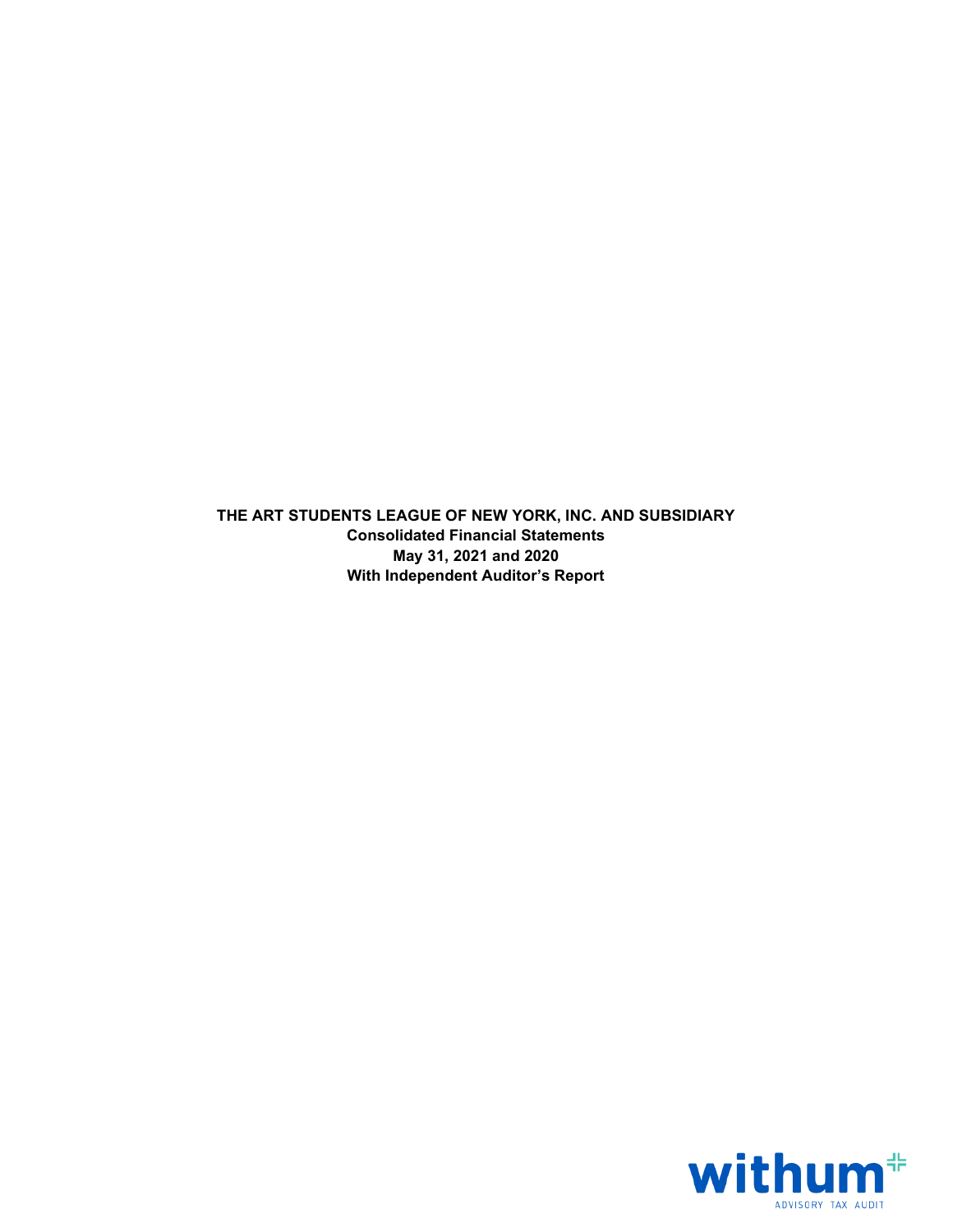| <b>Independent Auditor's Report</b>                   |                |
|-------------------------------------------------------|----------------|
| <b>Consolidated Financial Statements</b>              |                |
| <b>Consolidated Statements of Financial Position</b>  | 2              |
| <b>Consolidated Statements of Activities</b>          | $3-4$          |
| <b>Consolidated Statements of Functional Expenses</b> | 5-6            |
| <b>Consolidated Statements of Cash Flows</b>          | $\overline{7}$ |
| Notes to Consolidated Financial Statements            | $8 - 19$       |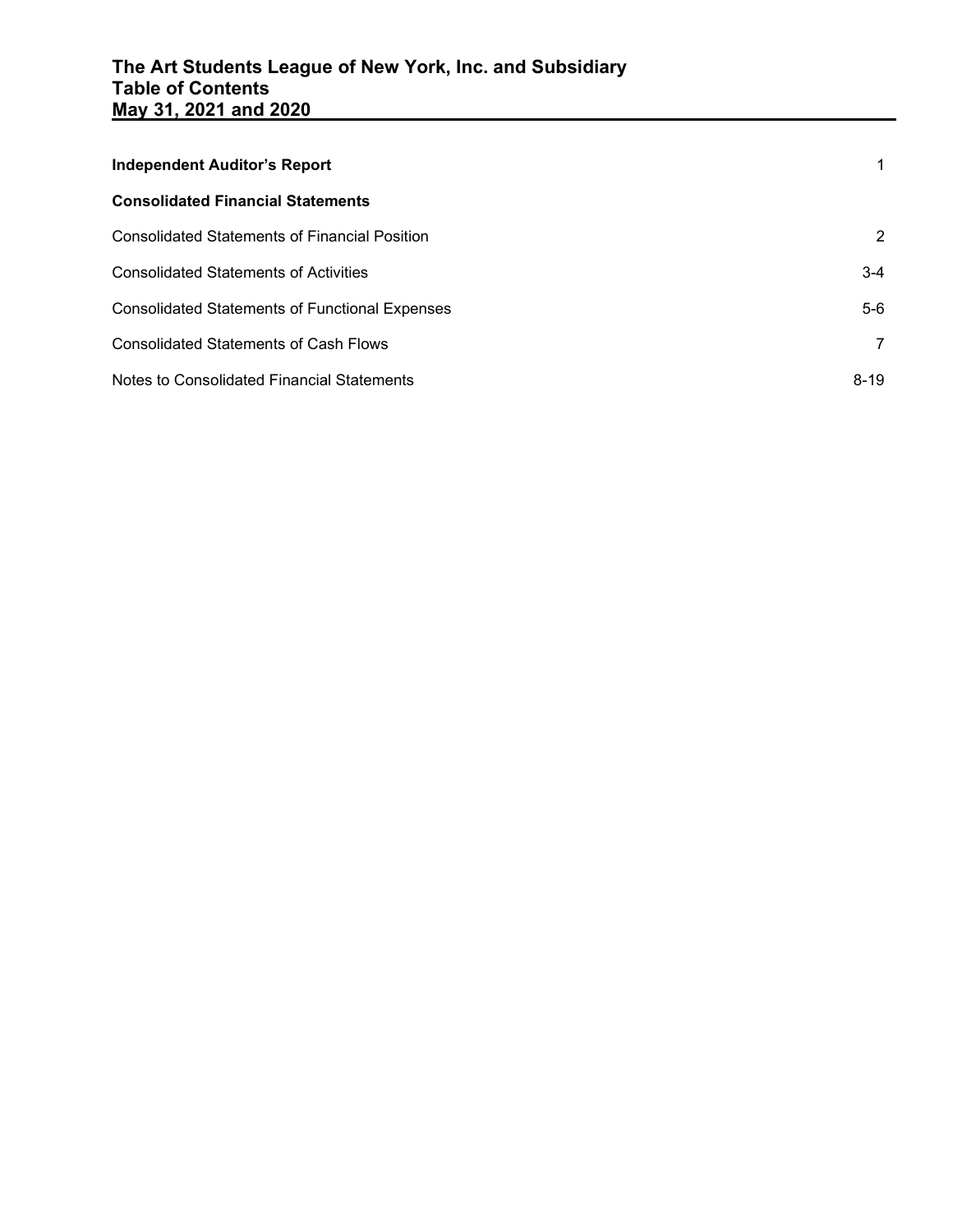

# INDEPENDENT AUDITOR'S REPORT

To the Board of Directors, The Art Students League of New York, Inc. and Subsidiary:

We have audited the accompanying consolidated financial statements of The Art Students League of New York, Inc. (the "Organization") and American Fine Arts Society, Inc. (the "Subsidiary"), which comprise the consolidated statements of financial position as of May 31, 2021 and 2020, and the related consolidated statements of activities, functional expenses and cash flows for the years then ended, and the related notes to consolidated financial statements.

#### Management's Responsibility for the Consolidated Financial Statements

Management is responsible for the preparation and fair presentation of these consolidated financial statements in accordance with accounting principles generally accepted in the United States of America; this includes the design, implementation, and maintenance of internal control relevant to the preparation and fair presentation of consolidated financial statements that are free from material misstatement, whether due to fraud or error.

### Auditor's Responsibility

Our responsibility is to express an opinion on these consolidated financial statements based on our audits. We conducted our audits in accordance with auditing standards generally accepted in the United States of America. Those standards require that we plan and perform the audits to obtain reasonable assurance about whether the consolidated financial statements are free from material misstatement.

An audit involves performing procedures to obtain audit evidence about the amounts and disclosures in the consolidated financial statements. The procedures selected depend on the auditor's judgment, including the assessment of the risks of material misstatement of the consolidated financial statements, whether due to fraud or error. In making those risk assessments, the auditor considers internal control relevant to the Organization and Subsidiary's preparation and fair presentation of the consolidated financial statements in order to design audit procedures that are appropriate in the circumstances, but not for the purpose of expressing an opinion on the effectiveness of the Organization and Subsidiary's internal control. Accordingly, we express no such opinion. An audit also includes evaluating the appropriateness of accounting policies used and the reasonableness of significant accounting estimates made by management, as well as evaluating the overall presentation of the consolidated financial statements.

We believe that the audit evidence we have obtained is sufficient and appropriate to provide a basis for our audit opinion.

#### Opinion

In our opinion, the consolidated financial statements referred to above present fairly, in all material respects, the consolidated financial position of The Art Students League of New York, Inc. and Subsidiary as of May 31, 2021 and 2020, and the changes in their net assets and their cash flows for the years then ended in accordance with accounting principles generally accepted in the United States of America.

Wilhum Smith + Brown, PC

November 29, 2021

WithumSmith+Brown, PC 1411 Broadway, 9th Floor, New York, New York 10018-3496 T (212) 751 9100 F (212) 750 3262 withum.com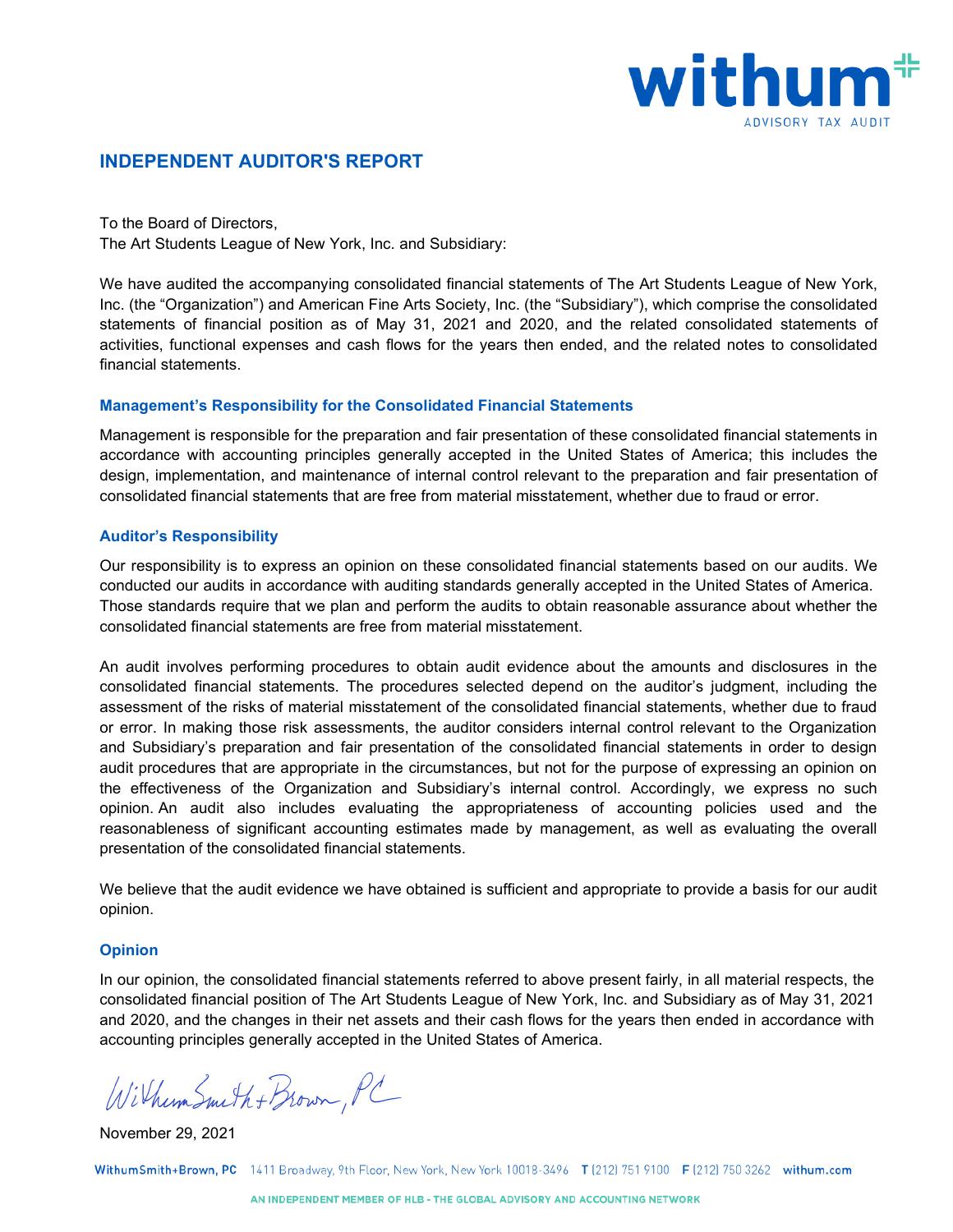# The Art Students League of New York, Inc. and Subsidiary Consolidated Statements of Financial Position May 31, 2021 and 2020

|                                                               |                                         |                                              | <b>Consolidated Statements of Financial Position</b> |                                         |                                                            |                            |
|---------------------------------------------------------------|-----------------------------------------|----------------------------------------------|------------------------------------------------------|-----------------------------------------|------------------------------------------------------------|----------------------------|
|                                                               | Without<br>Donor<br><b>Restrictions</b> | 2021<br>With<br>Donor<br><b>Restrictions</b> | Total                                                | Without<br>Donor<br><b>Restrictions</b> | 2020<br>With<br>Donor<br><b>Restrictions</b>               | Total                      |
| <b>Assets</b>                                                 |                                         |                                              |                                                      |                                         |                                                            |                            |
|                                                               |                                         |                                              |                                                      |                                         |                                                            |                            |
| Current assets<br>Cash and cash equivalents                   | 6,260,463<br>\$                         | \$                                           | 6,260,463<br>\$                                      | 6,182,037<br>\$                         | \$                                                         | \$<br>6,182,037            |
| Accounts receivable                                           | 95,727                                  |                                              | 95,727                                               | 60,536                                  |                                                            | 60,536                     |
| Inventory                                                     | 300,905                                 | $\overline{\phantom{a}}$                     | 300,905                                              | 329,844                                 | $\overline{a}$                                             | 329,844                    |
| Prepaid expenses                                              | 91,173                                  | ÷,                                           | 91,173                                               | 96,865                                  | $\overline{a}$                                             | 96,865                     |
| Security deposit                                              | 5,000                                   | $\overline{\phantom{a}}$                     | 5,000                                                | 5,000                                   |                                                            | 5,000                      |
| Total current assets                                          | 6,753,268                               | $\overline{\phantom{a}}$                     | 6,753,268                                            | 6,674,282                               | $\blacksquare$                                             | 6,674,282                  |
| Investments<br>Property and equipment, at cost, net of        | 73,091,635                              | 44,306,289                                   | 117,397,924                                          | 53,043,343                              | 33,450,296                                                 | 86,493,639                 |
| accumulated depreciation                                      | 6,396,133                               | $\sim$                                       | 6,396,133                                            | 5,338,207                               | $\overline{\phantom{a}}$                                   | 5,338,207                  |
| Total assets                                                  | \$86,241,036                            | \$44,306,289                                 | \$130,547,325                                        | \$65,055,832                            | \$ 33,450,296                                              | \$98,506,128               |
| <b>Liabilities and Net Assets</b>                             |                                         |                                              |                                                      |                                         |                                                            |                            |
| Liabilities                                                   |                                         |                                              |                                                      |                                         |                                                            |                            |
| <b>Current liabilities</b>                                    |                                         |                                              |                                                      |                                         |                                                            |                            |
| Accounts payable and accrued expenses \$<br>PPP1 loan payable | 622,793                                 | \$<br>$\blacksquare$                         | 622,793<br>\$<br>$\blacksquare$                      | 726,242<br>\$<br>1,407,150              | \$<br>$\overline{\phantom{a}}$<br>$\overline{\phantom{a}}$ | \$<br>726,242<br>1,407,150 |
| PPP2 loan payable                                             | 1,183,000                               | $\blacksquare$                               | 1,183,000                                            |                                         | $\blacksquare$                                             | $\sim$                     |
| Deferred revenue                                              | 363,072                                 | $\overline{\phantom{a}}$                     | 363,072                                              | 291,626                                 | $\blacksquare$                                             | 291,626                    |
| Locker deposits                                               | 38,398                                  | $\overline{\phantom{a}}$                     | 38,398                                               | 46,688                                  | $\overline{\phantom{a}}$                                   | 46,688                     |
| Tuition credits                                               | 382,429                                 | $\overline{\phantom{a}}$                     | 382,429                                              | 429,347                                 | $\blacksquare$                                             | 429,347                    |
| Estate funds in probate payable                               | $\sim$                                  | 1,016,851                                    | 1,016,851                                            | $\sim$                                  | 1,571,851                                                  | 1,571,851                  |
| <b>Total liabilities</b>                                      | 2,589,692                               | 1,016,851                                    | 3,606,543                                            | 2,901,053                               | 1,571,851                                                  | 4,472,904                  |
| Net assets                                                    |                                         |                                              |                                                      |                                         |                                                            |                            |
| Without donor restrictions                                    |                                         |                                              |                                                      |                                         |                                                            |                            |
| Property and equipment, net                                   | 6,396,133                               | $\blacksquare$                               | 6,396,133                                            | 5,338,207                               | $\blacksquare$                                             | 5,338,207                  |
| Board designated                                              | 50,645,659                              | $\overline{\phantom{a}}$                     | 50,645,659                                           | 37,042,102                              | $\overline{\phantom{a}}$                                   | 37,042,102                 |
| Undesignated                                                  | 26,609,552                              | $\sim$                                       | 26,609,552                                           | 19,774,470                              | $\sim$                                                     | 19,774,470                 |
| Total without donor restrictions                              | 83,651,344                              | $\overline{\phantom{a}}$                     | 83,651,344                                           | 62, 154, 779                            | $\overline{\phantom{a}}$                                   | 62,154,779                 |
| With donor restrictions<br>Total net assets                   | $\sim$<br>83,651,344                    | 43,289,438<br>43,289,438                     | 43,289,438<br>126,940,782                            | $\sim$                                  | 31,878,445<br>31,878,445                                   | 31,878,445                 |
|                                                               |                                         |                                              |                                                      | 62, 154, 779                            |                                                            | 94,033,224                 |
| Total liabilities and net assets                              | \$ 86,241,036                           | \$44,306,289                                 | \$130,547,325                                        | \$ 65,055,832                           | \$33,450,296                                               | \$98,506,128               |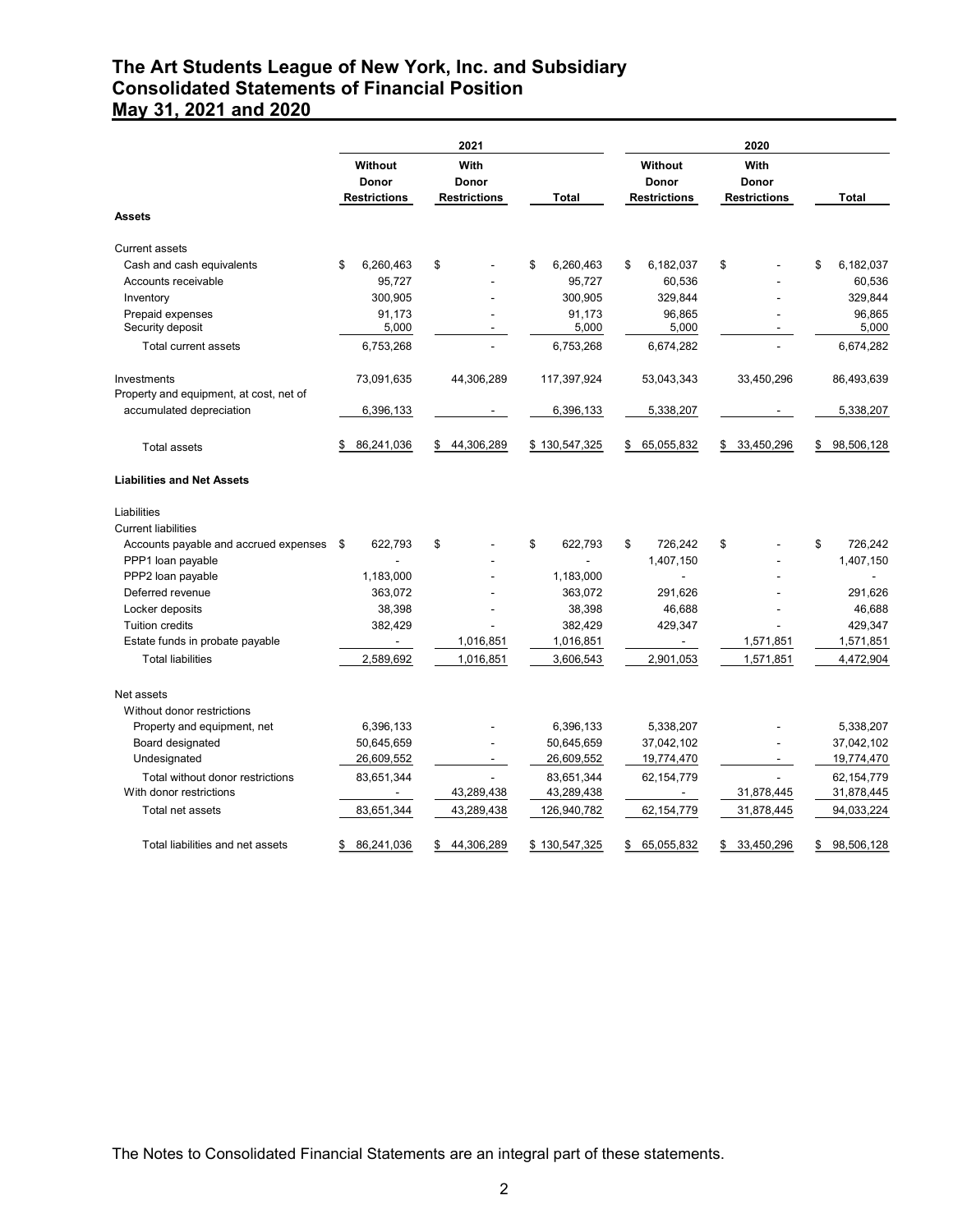## The Art Students League of New York, Inc. and Subsidiary Consolidated Statements of Activities Years Ended May 31, 2021 and 2020

| <b>Years Ended May 31, 2021 and 2020</b>                     |                                                      |                                      |                                       |                                         |                                      |                      |
|--------------------------------------------------------------|------------------------------------------------------|--------------------------------------|---------------------------------------|-----------------------------------------|--------------------------------------|----------------------|
|                                                              |                                                      | 2021                                 |                                       |                                         | 2020                                 |                      |
|                                                              | Without<br>Donor<br><b>Restrictions</b>              | With<br>Donor<br><b>Restrictions</b> | Total                                 | Without<br>Donor<br><b>Restrictions</b> | With<br>Donor<br><b>Restrictions</b> | Total                |
| <b>Operating activities</b>                                  |                                                      |                                      |                                       |                                         |                                      |                      |
| Public support and other revenue                             |                                                      |                                      |                                       |                                         |                                      |                      |
| Public support                                               |                                                      |                                      |                                       |                                         |                                      |                      |
| Contributions                                                | 1,857,627<br>\$                                      | 170,029                              | 2,027,656<br>\$                       | 870,494<br>-\$                          | - \$<br>403,106                      | 1,273,600<br>\$      |
| PPP1 loan forgiveness                                        | 393,977                                              | $\blacksquare$                       | 393,977                               | $\overline{\phantom{a}}$                |                                      |                      |
| Fundraising benefit                                          | $\overline{\phantom{a}}$                             | $\blacksquare$                       | $\overline{\phantom{a}}$              | 366,484                                 |                                      | 366,484              |
| Less: Direct costs of fundraising benefit<br>Return of grant | $\overline{\phantom{a}}$<br>$\overline{\phantom{a}}$ | $\blacksquare$<br>(250,000)          | $\overline{\phantom{a}}$<br>(250,000) | (191, 836)<br>$\overline{\phantom{a}}$  | $\blacksquare$                       | (191, 836)<br>$\sim$ |
| Total public support                                         | 2,251,604                                            | (79, 971)                            | 2,171,633                             | 1,045,142                               | 403,106                              | 1,448,248            |
| Other revenue                                                |                                                      |                                      |                                       |                                         |                                      |                      |
| Tuition income                                               | 3,126,400                                            | $\blacksquare$                       | 3,126,400                             | 3,520,799                               | $\overline{\phantom{a}}$             | 3,520,799            |
| Dues and fees                                                | 230,914                                              | $\blacksquare$                       | 230,914                               | 286,501                                 | $\overline{\phantom{a}}$             | 286,501              |
| Store and cafeteria sales                                    | 165,252                                              | $\blacksquare$                       | 165,252                               | 1,145,319                               | $\overline{\phantom{a}}$             | 1,145,319            |
| Less: Cost of goods sold                                     | (94, 726)                                            | $\blacksquare$                       | (94, 726)                             | (658, 361)                              | $\blacksquare$                       | (658, 361)           |
| Facility rental income                                       | 15,845                                               | $\blacksquare$                       | 15,845                                | 210,796                                 | $\overline{\phantom{a}}$             | 210,796              |
| Other income                                                 | 18,524                                               |                                      | 18,524                                | 67,832                                  |                                      | 67,832               |
| Spending policy                                              | 2,716,485                                            | $\sim$                               | 2,716,485                             | 3,530,692                               | $\sim$                               | 3,530,692            |
| Total other revenue                                          | 6,178,694                                            | $\sim$                               | 6,178,694                             | 8,103,578                               | $\sim$                               | 8,103,578            |
| Total public support and other revenue                       | 8,430,298                                            | (79, 971)                            | 8,350,327                             | 9,148,720                               | 403,106                              | 9,551,826            |
| <b>Expenses</b>                                              |                                                      |                                      |                                       |                                         |                                      |                      |
| Program services                                             | 8,486,330                                            | $\sim$                               | 8,486,330                             | 9,446,043                               | $\sim$                               | 9,446,043            |
| Supporting services                                          |                                                      |                                      |                                       |                                         |                                      |                      |
| Management and general                                       | 1,208,879                                            | $\blacksquare$                       | 1,208,879                             | 1,465,062                               | $\blacksquare$                       | 1,465,062            |
| Fundraising                                                  | 277,970                                              | $\sim$                               | 277,970                               | 558,063                                 | $\overline{\phantom{a}}$             | 558,063              |
| Total supporting services                                    | 1,486,849                                            | $\sim$                               | 1,486,849                             | 2,023,125                               | $\sim$                               | 2,023,125            |
| Total expenses                                               | 9,973,179                                            | $\sim$                               | 9,973,179                             | 11,469,168                              | $\sim$                               | 11,469,168           |
| Changes in net assets                                        |                                                      |                                      |                                       |                                         |                                      |                      |
| before non-operating activities (carried forward)            | (1, 542, 881)                                        | (79, 971)                            | (1,622,852)                           | (2,320,448)                             | 403,106                              | (1,917,342)          |
|                                                              |                                                      |                                      |                                       |                                         |                                      |                      |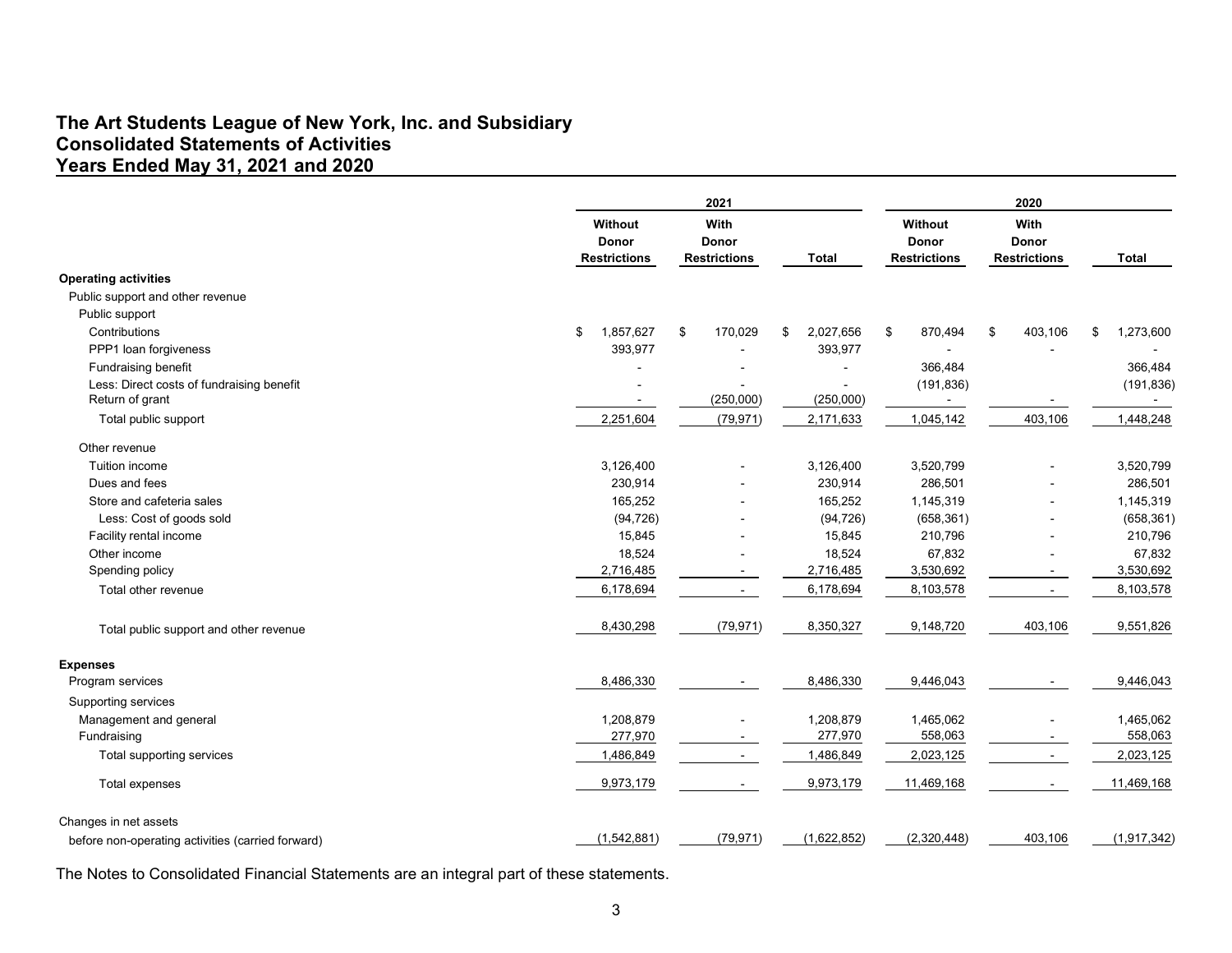# The Art Students League of New York, Inc. and Subsidiary Consolidated Statements of Activities Years Ended May 31, 2021 and 2020

| The Art Students League of New York, Inc. and Subsidiary<br><b>Consolidated Statements of Activities</b><br><b>Years Ended May 31, 2021 and 2020</b> |                     |                     |               |                          |                          |                          |
|------------------------------------------------------------------------------------------------------------------------------------------------------|---------------------|---------------------|---------------|--------------------------|--------------------------|--------------------------|
|                                                                                                                                                      |                     |                     |               |                          |                          |                          |
|                                                                                                                                                      |                     |                     |               |                          |                          |                          |
|                                                                                                                                                      |                     |                     |               |                          |                          |                          |
|                                                                                                                                                      |                     |                     |               |                          |                          |                          |
|                                                                                                                                                      |                     |                     |               |                          |                          |                          |
|                                                                                                                                                      |                     |                     |               |                          |                          |                          |
|                                                                                                                                                      |                     |                     |               |                          |                          |                          |
|                                                                                                                                                      |                     | 2021                |               |                          | 2020                     |                          |
|                                                                                                                                                      | Without<br>Donor    | With<br>Donor       |               | Without<br>Donor         | With<br>Donor            |                          |
|                                                                                                                                                      | <b>Restrictions</b> | <b>Restrictions</b> | <b>Total</b>  | <b>Restrictions</b>      | <b>Restrictions</b>      | Total                    |
| Changes in net assets                                                                                                                                |                     |                     |               |                          |                          |                          |
| before non-operating activities (brought forward)                                                                                                    | \$ (1,542,881)      | (79, 971)<br>-\$    | \$(1,622,852) | \$ (2,320,448)           | 403,106<br>\$            | \$ (1,917,342)           |
| Non-operating activities                                                                                                                             |                     |                     |               |                          |                          |                          |
| Investment income, net                                                                                                                               | 22,686,831          | 13,242,119          | 35,928,950    | 1,086,996                | 627,973                  | 1,714,969                |
| Spending policy                                                                                                                                      | (965, 330)          | (1,751,155)         | (2,716,485)   | (1,354,221)              | (2, 176, 471)            | (3,530,692)              |
| PPP1 loan forgiveness                                                                                                                                | 1,013,173           | $\sim$              | 1,013,173     |                          |                          |                          |
| Insurance proceeds (water damage)                                                                                                                    | 401,487             | $\blacksquare$      | 401,487       | $\overline{\phantom{a}}$ | $\overline{\phantom{a}}$ | $\overline{\phantom{a}}$ |
| Loss on disposal of equipment                                                                                                                        | (96, 715)           |                     | (96, 715)     | (54, 074)                | $\sim$                   | (54, 074)                |
| Asset held for sale                                                                                                                                  | $\sim$              |                     | $\sim$        | 450,000                  | (450,000)                | $\sim$                   |
| Total non-operating activities                                                                                                                       | 23,039,446          | 11,490,964          | 34,530,410    | 128,701                  | (1,998,498)              | (1,869,797)              |
| Changes in net assets                                                                                                                                | 21,496,565          | 11,410,993          | 32,907,558    | (2, 191, 747)            | (1, 595, 392)            | (3,787,139)              |
|                                                                                                                                                      |                     |                     |               |                          |                          |                          |
|                                                                                                                                                      |                     |                     | 94,033,224    | 64,346,526               | 33,473,837               | 97,820,363               |
| Net assets<br>Beginning of year                                                                                                                      | 62,154,779          | 31,878,445          |               |                          |                          |                          |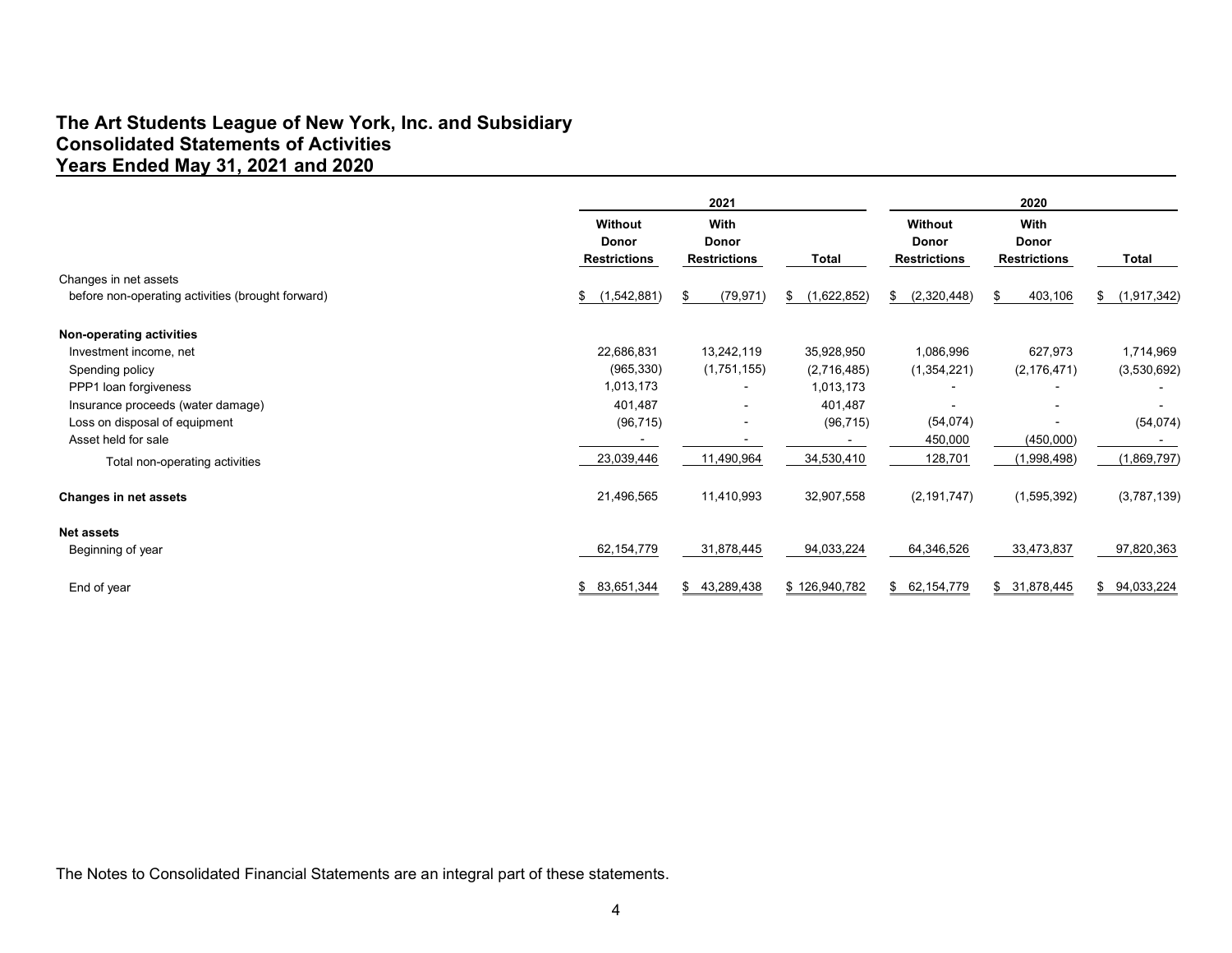# The Art Students League of New York, Inc. and Subsidiary Consolidated Statement of Functional Expenses Year Ended May 31, 2021

|                                        |                           |                           | <b>Supporting Services</b> |                          |                          |
|----------------------------------------|---------------------------|---------------------------|----------------------------|--------------------------|--------------------------|
|                                        | Program<br><b>Expense</b> | Management<br>and General | <b>Fundraising</b>         | Total                    | Total<br><b>Expenses</b> |
| Salaries                               | \$<br>2,472,567           | \$<br>681,222             | 187,220<br>S               | 868,442<br>S             | \$3,341,009              |
| Instructors' compensation              | 2,702,479                 | $\blacksquare$            |                            | ٠                        | 2,702,479                |
| Payroll taxes and employee benefits    | 844,312                   | 111,142                   | 30,545                     | 141,687                  | 985,999                  |
| Models fees                            | 146,659                   |                           |                            | $\blacksquare$           | 146,659                  |
| Consulting and professional fees       | 469,829                   | 194,773                   | 1,526                      | 196,299                  | 666,128                  |
| Store and cafeteria cost of goods sold | 94,726                    | $\overline{\phantom{a}}$  | $\overline{\phantom{0}}$   |                          | 94,726                   |
| Grants, stipends and honorariums       | 32,184                    | $\overline{\phantom{a}}$  |                            | $\overline{\phantom{a}}$ | 32,184                   |
| Advertising                            | 18,303                    | $\overline{\phantom{a}}$  |                            | ٠                        | 18,303                   |
| Staff development                      | 917                       | 355                       |                            | 355                      | 1,272                    |
| Repairs and maintenance                | 296,504                   | 12,210                    | 2,080                      | 14,290                   | 310,794                  |
| <b>Utilities</b>                       | 209,471                   | 8,626                     | 1,469                      | 10,095                   | 219,566                  |
| Tools and supplies                     | 32,042                    | 20                        | $\overline{\phantom{a}}$   | 20                       | 32,062                   |
| Office supplies and expenses           | 20,020                    | 21,424                    | 384                        | 21,808                   | 41,828                   |
| Equipment leasing and maintenance      | $\overline{\phantom{a}}$  | 22,788                    | $\sim$                     | 22,788                   | 22,788                   |
| Printing, copying and postage          | 37,828                    | 2,744                     | 4,796                      | 7,540                    | 45,368                   |
| Insurance                              | 157,186                   | 50,742                    | 1,102                      | 51,844                   | 209,030                  |
| Information technology                 | 135,781                   | 27,531                    | 32,500                     | 60,031                   | 195,812                  |
| Subscriptions and memberships          | 15,172                    | 3,653                     | 8,648                      | 12,301                   | 27,473                   |
| Travel and lodging                     | 1,460                     | 6,145                     |                            | 6,145                    | 7,605                    |
| Artwork transportation and handling    | 40,366                    | 1,490                     |                            | 1,490                    | 41,856                   |
| Space rentals and storage              | 110,165                   | 4,678                     |                            | 4,678                    | 114,843                  |
| Catering and hospitality               | 1,604                     | 4,482                     |                            | 4,482                    | 6,086                    |
| Credit card processing fees            | 100,837                   | 3,462                     | 4,058                      | 7,520                    | 108,357                  |
| Restoration and framing                | 14,177                    | $\overline{\phantom{a}}$  |                            | $\overline{\phantom{a}}$ | 14,177                   |
| Depreciation<br>Miscellaneous          | 603,602<br>22,865         | 21,630<br>29,762          | 3,642<br>$\sim$            | 25,272<br>29,762         | 628,874<br>52,627        |
|                                        | 8,581,056                 | 1,208,879                 | 277,970                    | 1,486,849                | 10,067,905               |
| Less: Expenses included with revenues  |                           |                           |                            |                          |                          |
| on the statements of activities        |                           |                           |                            |                          |                          |
| Store and cafeteria cost of goods sold | (94, 726)                 |                           |                            |                          | (94, 726)                |
|                                        | \$8,486,330               | \$1,208,879               | 277,970<br>\$              | \$1,486,849              | \$9,973,179              |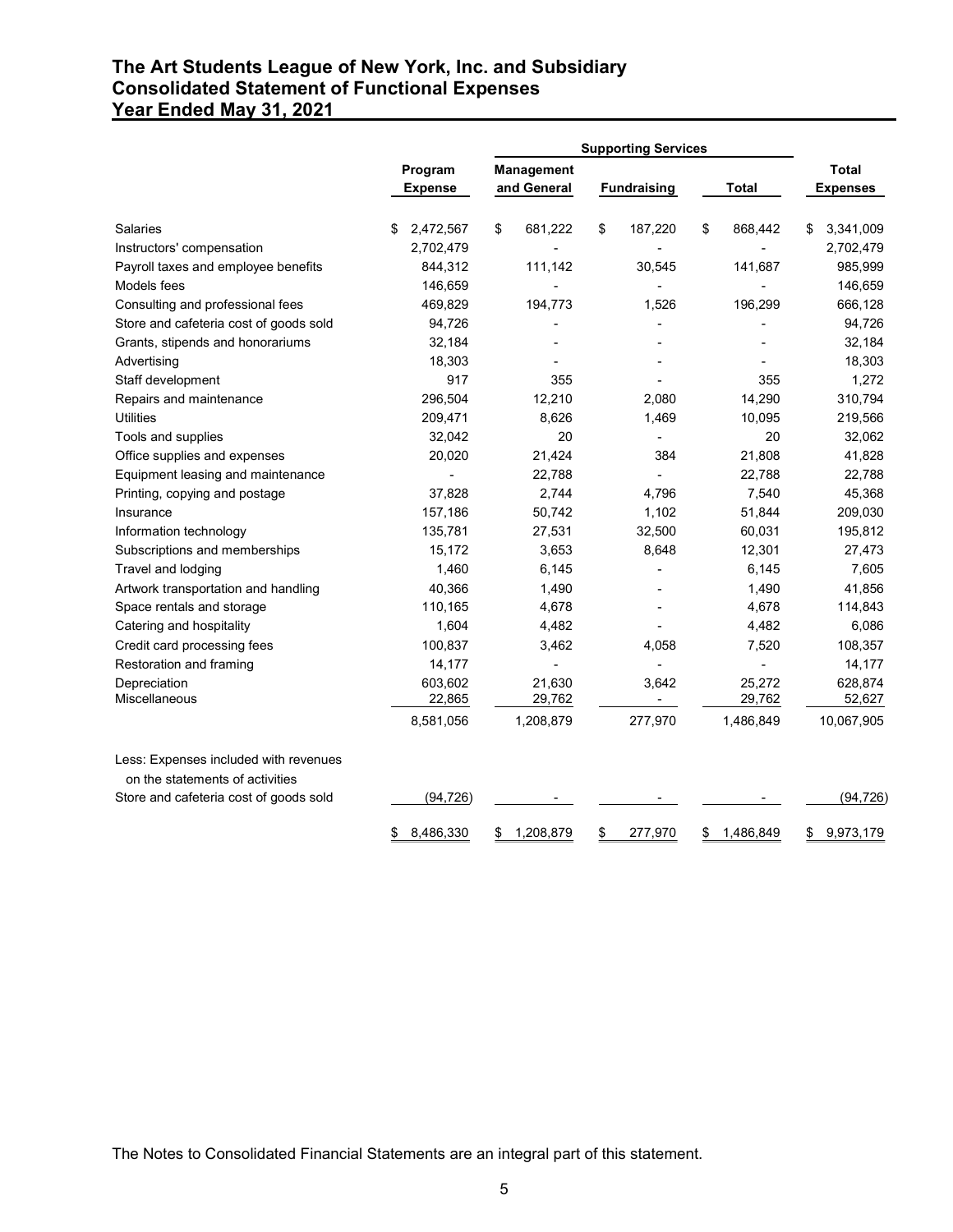# The Art Students League of New York, Inc. and Subsidiary Consolidated Statement of Functional Expenses Year Ended May 31, 2020

|                                                                                                                                                            |                           | <b>Consolidated Statement of Functional Expenses</b> |                            |                          |                          |  |
|------------------------------------------------------------------------------------------------------------------------------------------------------------|---------------------------|------------------------------------------------------|----------------------------|--------------------------|--------------------------|--|
|                                                                                                                                                            |                           |                                                      | <b>Supporting Services</b> |                          |                          |  |
|                                                                                                                                                            | Program<br><b>Expense</b> | Management<br>and General                            | <b>Fundraising</b>         | Total                    | Total<br><b>Expenses</b> |  |
| Salaries                                                                                                                                                   | 2,756,435<br>S.           | 772,339<br>\$                                        | 389,032<br>S               | 1,161,371<br>S.          | \$3,917,806              |  |
| Instructors' compensation                                                                                                                                  | 2,578,128                 | $\overline{\phantom{a}}$                             |                            | $\overline{\phantom{a}}$ | 2,578,128                |  |
| Payroll taxes and employee benefits                                                                                                                        | 886,810                   | 128,392                                              | 64,672                     | 193,064                  | 1,079,874                |  |
| Models fees                                                                                                                                                | 830,016                   |                                                      |                            | $\blacksquare$           | 830,016                  |  |
| Consulting and professional fees                                                                                                                           | 445,350                   | 280,872                                              | 5,599                      | 286,471                  | 731,821                  |  |
| Fundraising benefit expenses                                                                                                                               |                           | ٠                                                    | 199,349                    | 199,349                  | 199,349                  |  |
| Store and cafeteria cost of goods sold                                                                                                                     | 658,361                   | ٠                                                    |                            | $\blacksquare$           | 658,361                  |  |
| Grants, stipends and honorariums                                                                                                                           | 93,347                    | ٠                                                    | $\overline{\phantom{a}}$   | $\blacksquare$           | 93,347                   |  |
| Advertising                                                                                                                                                | 37,315                    | $\overline{\phantom{a}}$                             | 1,600                      | 1,600                    | 38,915                   |  |
| Staff development                                                                                                                                          | 3,619                     | 1,248                                                | 362                        | 1,610                    | 5,229                    |  |
| Repairs and maintenance                                                                                                                                    | 249,588                   | 9,773                                                | 1,665                      | 11,438                   | 261,026                  |  |
| Utilities                                                                                                                                                  | 234,978                   | 9,676                                                | 1,648                      | 11,324                   | 246,302                  |  |
| Tools and supplies                                                                                                                                         | 92,308                    | 677                                                  | $\overline{\phantom{a}}$   | 677                      | 92,985                   |  |
| Office supplies and expenses                                                                                                                               | 20,223                    | 19,959                                               | 2,492                      | 22,451                   | 42,674                   |  |
| Equipment leasing and maintenance                                                                                                                          | 26                        | 25,408                                               |                            | 25,408                   | 25,434                   |  |
| Printing, copying, and postage                                                                                                                             | 66,766                    | 14,694                                               | 18,533                     | 33,227                   | 99,993                   |  |
| Insurance                                                                                                                                                  | 158,890                   | 48,428                                               | 1,115                      | 49,543                   | 208,433                  |  |
| Information technology                                                                                                                                     | 92,375                    | 40,665                                               | 27,000                     | 67,665                   | 160,040                  |  |
| Subscriptions and memberships                                                                                                                              | 9,892                     | 573                                                  | 9,371                      | 9,944                    | 19,836                   |  |
|                                                                                                                                                            |                           | 12,757                                               | 14,117                     |                          |                          |  |
| Travel and lodging                                                                                                                                         | 15,769                    |                                                      |                            | 26,874                   | 42,643                   |  |
| Artwork transportation and handling                                                                                                                        | 59,497                    | 1,125                                                | 55                         | 1,180                    | 60,677                   |  |
| Overseas workshop expense                                                                                                                                  | 27,764                    | $\overline{\phantom{a}}$                             |                            |                          | 27,764                   |  |
| Space rentals and storage                                                                                                                                  | 88,212                    | 7,348                                                | $\overline{\phantom{a}}$   | 7,348                    | 95,560                   |  |
| Catering and hospitality                                                                                                                                   | 26,264                    | 14,011                                               | 3,588                      | 17,599                   | 43,863                   |  |
| Credit card processing fees                                                                                                                                | 122,700                   | 8,842                                                | 5,235                      | 14,077                   | 136,777                  |  |
| Restoration and framing                                                                                                                                    | 3,730                     | $\overline{\phantom{a}}$                             | 400                        | 400                      | 4,130                    |  |
| Depreciation                                                                                                                                               | 545,677                   | 21,367                                               | 3,641                      | 25,008                   | 570,685                  |  |
| Miscellaneous                                                                                                                                              | 364<br>10,104,404         | 46,908<br>1,465,062                                  | 425<br>749,899             | 47,333<br>2,214,961      | 47,697<br>12,319,365     |  |
| Less: Expenses included with revenues<br>on the statements of activities<br>Direct costs of fundraising benefits<br>Store and cafeteria cost of goods sold | (658, 361)                |                                                      | (191, 836)                 | (191, 836)               | (191, 836)<br>(658, 361) |  |
|                                                                                                                                                            | \$9,446,043               | \$1,465,062                                          | 558,063<br>\$              | \$2,023,125              | \$11,469,168             |  |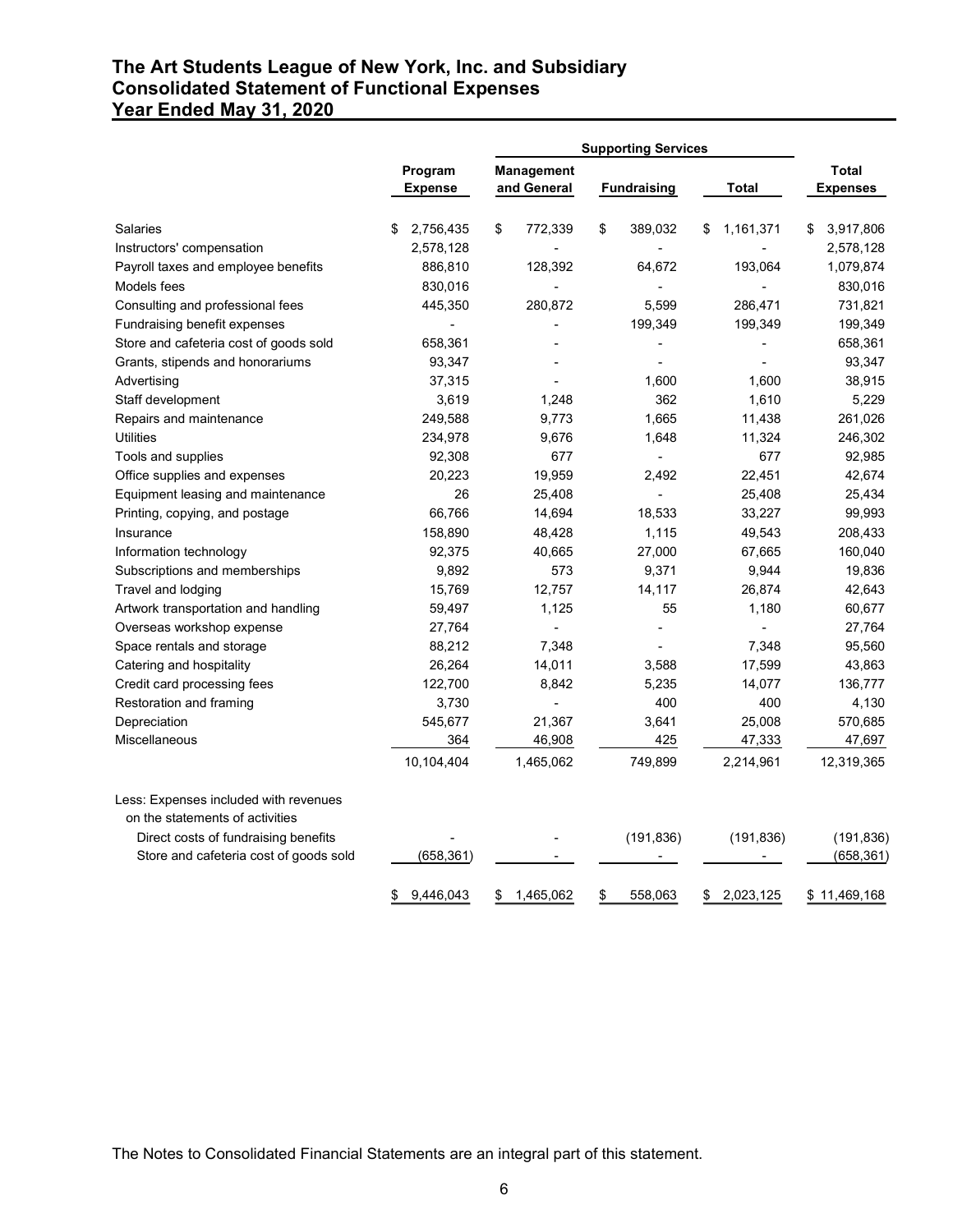# The Art Students League of New York, Inc. and Subsidiary Consolidated Statements of Cash Flows Years Ended May 31, 2021 and 2020

| <b>Years Ended May 31, 2021 and 2020</b>                |                |                |
|---------------------------------------------------------|----------------|----------------|
|                                                         | 2021           | 2020           |
|                                                         |                |                |
| Operating and non-operating activities                  |                |                |
| Changes in net assets                                   | \$32,907,558   | \$ (3,787,139) |
| Adjustments to reconcile changes in net assets to       |                |                |
| net cash used in operating and non-operating activities |                |                |
| Depreciation                                            | 628,874        | 570,685        |
| Loss on disposal of equipment                           | 96,715         | 54,074         |
| Unrealized (gain) loss on investments                   | (25, 306, 512) | 10,391,911     |
| Realized gain on sale of investments                    | (7,348,480)    | (10, 251, 929) |
| PPP1 loan forgiveness                                   | (1,407,150)    |                |
| Changes in assets and liabilities                       |                |                |
| Accounts receivable                                     | (35, 191)      | (23, 879)      |
| Inventory                                               | 28,939         | (47, 803)      |
| Prepaid expenses                                        | 5,692          | 69,988         |
| Accounts payable and accrued expenses                   | (103, 449)     | 223,157        |
| Deferred revenue                                        | 71,446         | (105, 233)     |
| Locker deposits                                         | (8,290)        | 5,268          |
| <b>Tuition credits</b>                                  | (46, 918)      | 146,047        |
| Estate funds in probate payable                         | (555,000)      |                |
| Net cash used in operating and non-operating activities | (1,071,766)    | (2,754,853)    |
| <b>Investing activities</b>                             |                |                |
| Purchases of property and equipment                     | (1,783,515)    | (247, 674)     |
| Proceeds from sale of investments                       | 4,500,000      | 3,800,000      |
| Purchases of investments                                | (2,749,293)    | (246, 912)     |
| Sale of property                                        |                | 450,000        |
| Net cash provided by (used in) investing activities     | (32, 808)      | 3,755,414      |
| <b>Financing activities</b>                             |                |                |
| PPP2 loan received                                      | 1,183,000      |                |
| PPP1 loan received                                      | $\blacksquare$ | 1,407,150      |
| Net cash provided by financing activities               | 1,183,000      | 1,407,150      |
| Net change in cash and cash equivalents                 | 78,426         | 2,407,711      |
| <b>Cash and cash equivalents</b>                        |                |                |
| Beginning of year                                       | 6,182,037      | 3,774,326      |
| End of year                                             | \$6,260,463    | \$6,182,037    |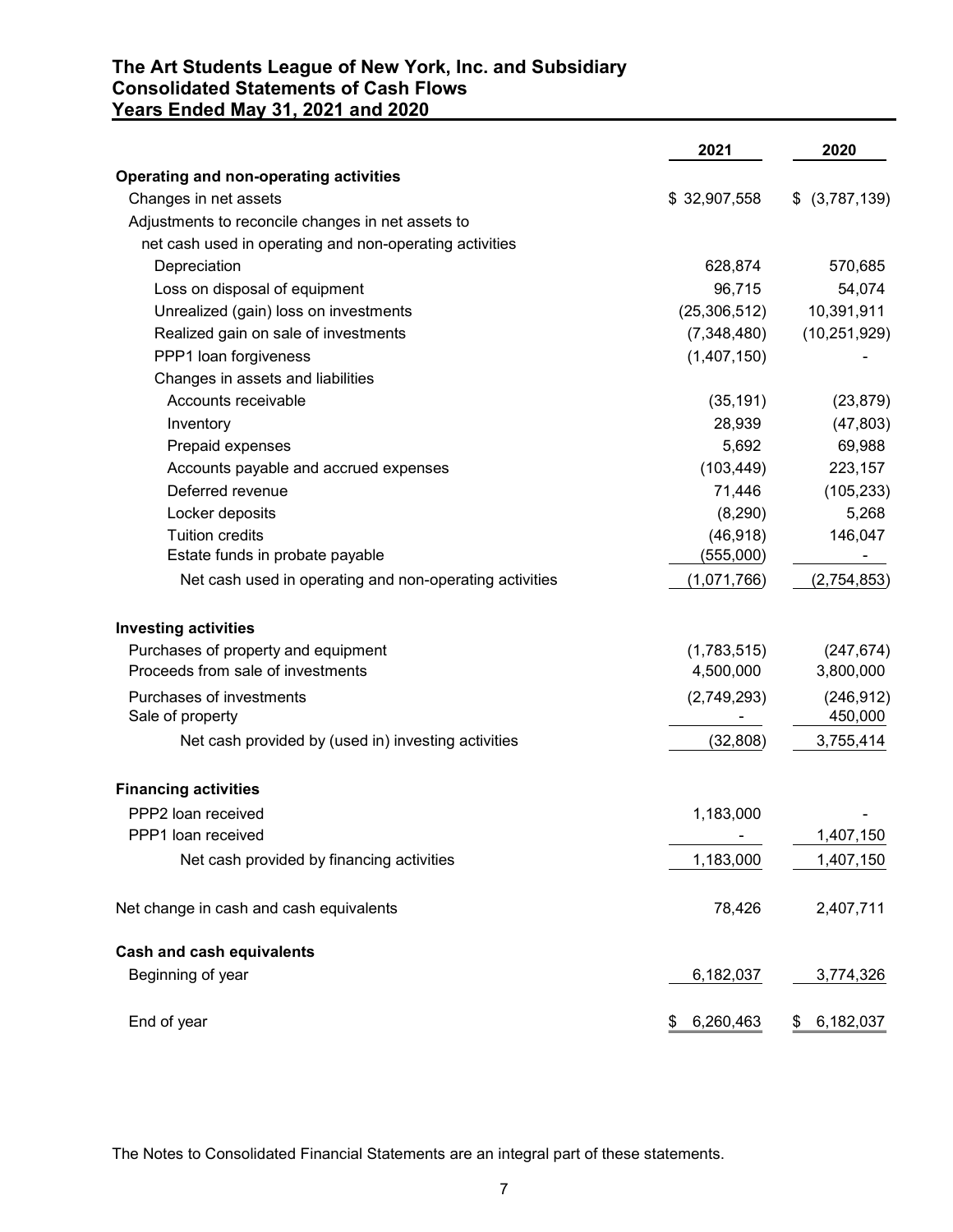### 1. ORGANIZATION AND SUMMARY OF SIGNIFICANT ACCOUNTING POLICIES

#### **Organization**

The mission of The Art Students League of New York, Inc. (the "Organization") is to educate students in the language and process of making art in an environment where anyone who wishes to pursue an art education can realize his or her full potential. The Organization fulfills its mission by offering accessible, affordable, high quality education and instruction in painting, drawing, printmaking, sculpture (including welding and bronze casting), and assemblage.

Due to the impact of COVID-19, the Organization temporarily ceased in-person classes on March 12, 2020 and subsequently switched to online interactive classes. The Organization has resumed all classes as of the date of these consolidated financial statements.

#### Principles of Consolidation

The accompanying consolidated financial statements include the accounts of The Art Students League of New York, Inc. and its wholly owned subsidiary, American Fine Arts Society, Inc. (the "Subsidiary"). The Subsidiary was formed in 1971 as a New York State corporation. The Subsidiary was formed to provide use of its facilities to the Organization. All intercompany balances and transactions have been eliminated in consolidation.

### Basis of Accounting

The consolidated financial statements of the Organization and Subsidiary have been prepared on the accrual basis of accounting and conform to the accounting principles generally accepted in the United States of America ("U.S. GAAP"), and accordingly, reflect all significant receivables, payables, and other liabilities.

The Organization and Subsidiary's resources are classified and reported as separate classes of net assets based on the existence or absence of donor-imposed restrictions as follows:

Net assets without donor restrictions: net assets that include expendable resources that are used to carry out the Organization and Subsidiary's operations and are not subject to donor-imposed stipulations. Net assets without donor restrictions may be designated for specific purposes by the Organization and Subsidiary or may be limited by contractual agreements. In addition, net assets without donor restrictions include board designated funds and property and equipment used in operations.

Net assets with restrictions: net assets subject to donor-imposed restrictions that will be met either by the actions of the Organization and Subsidiary or through the passage of time. Items that affect this net asset category are gifts for which donor-imposed restrictions have not been met in the year of receipt. Expirations of restrictions on net assets with donor restrictions are reported as net assets released from restrictions. Also included in this category are net assets subject to donor-imposed restrictions to be maintained permanently by the Organization and Subsidiary, including gifts and pledges wherein donors stipulate that the corpus of the gift to be held in perpetuity and that only the income may be made available for operations, subject to the Organization and Subsidiary's spending policy.

The Organization and Subsidiary include in its definition of operations all revenues and expenses that are an integral part of its programs and supporting activities. This measure of operations provides a presentation that depicts the matter in which the Organization and Subsidiary manage its financial activities. Capital and investment activities and other nonrecurring charges and expenses not chargeable to grants and contracts are recognized as non-operating activities including the amount of forgiveness on the Paycheck Protection Program loan that was forgiven during the year ended May 31, 2021 that was for salaries paid in the prior fiscal year.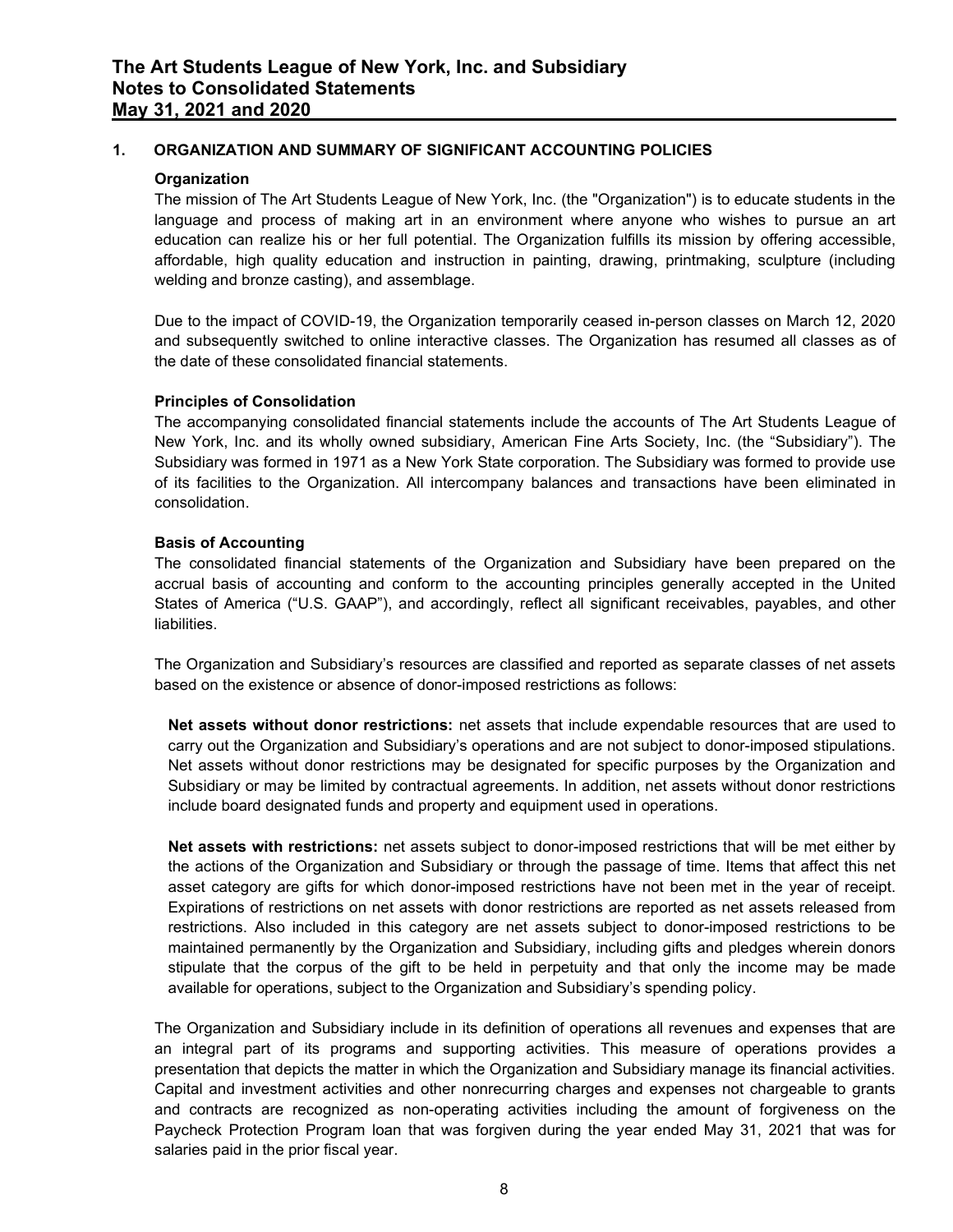#### Cash and Cash Equivalents

For the purposes of the consolidated statements of cash flows, cash and cash equivalents include all highly liquid debt instruments with original maturities of three months or less.

### Fair Value Measurements

"Fair Value Measurements and Disclosures" establishes a fair value hierarchy that prioritizes the inputs to valuation techniques used to measure fair value. "Fair Value Measurements and Disclosures" defines fair value as the price that would be received to sell an asset or paid to transfer a liability (i.e., the "exit price" in an orderly transaction between market participants).

In determining fair value, the Organization and Subsidiary use various valuation approaches, including market, income and/or cost approaches. The hierarchy gives the highest priority to unadjusted quoted prices in active markets for identical assets or liabilities (Level 1 measurements), and the lowest priority to unobservable inputs (Level 3 measurements). The three levels of the fair value hierarchy under "Fair Value Measurements and Disclosures" and the Organization and Subsidiary's related types are described below.

Level 1: Quoted prices of identical instruments in active markets.

Level 2: Quoted prices of similar instruments in active markets; quoted prices of identical or similar instruments in markets that are not active; and model-derived valuations whose inputs are observable or whose significant value drivers are observable.

Level 3: Significant inputs to the valuation model are unobservable.

The Organization and Subsidiary's investments consist primarily of interest in global equity funds, fixed income, hedge funds, common stocks, and private equity investment funds, which are all recorded at their estimated fair value (see Note 5). The investment funds are generally not traded in a public market and are subject to restriction on resale. The investment funds may also have risk associated with their concentration of investments in certain geographic regions and in certain industries. The fair values are determined in good faith by the General Partner of the fund the Organization and Subsidiary invested in, in accordance with the terms of the agreement, which are usually net asset values provided to the General Partner by each fund and the independently audited financial statements of the fund. For those funds for which independently audited financial statements are not provided, the General Partner bases its estimate of fair value on the unaudited information provided by the respective fund's management and reported to the General Partner. Such values may be determined through various methods, including consideration of the initial cost of investments, recent transactions in the same or comparable securities, or analytical techniques. Considerable judgment is required to interpret the factors used by the General Partner to develop such estimates of fair value. Accordingly, it is possible that the fund's results may subsequently be adjusted, and the adjustments may be material to the Organization and Subsidiary. Investments held in foreign currencies are translated at the exchange rate of each period end.

### Investments

Investments in marketable securities are reported at market value in the accompanying consolidated statements of financial position. All investments are stated at their fair value. Unrealized gains and losses are included in change in net assets in the accompanying consolidated statements of activities. Investments received by gift are initially recorded at fair value at the date of receipt. Fair values for stocks, bonds and U.S. government securities are based on quoted market prices. Alternative investments are stated at fair value in the consolidated financial statements at the net asset value based on estimates provided by the management of the funds. The alternative investments are nonmarketable and the funds' management values the assets based upon the net asset value multiplied by the number of shares held.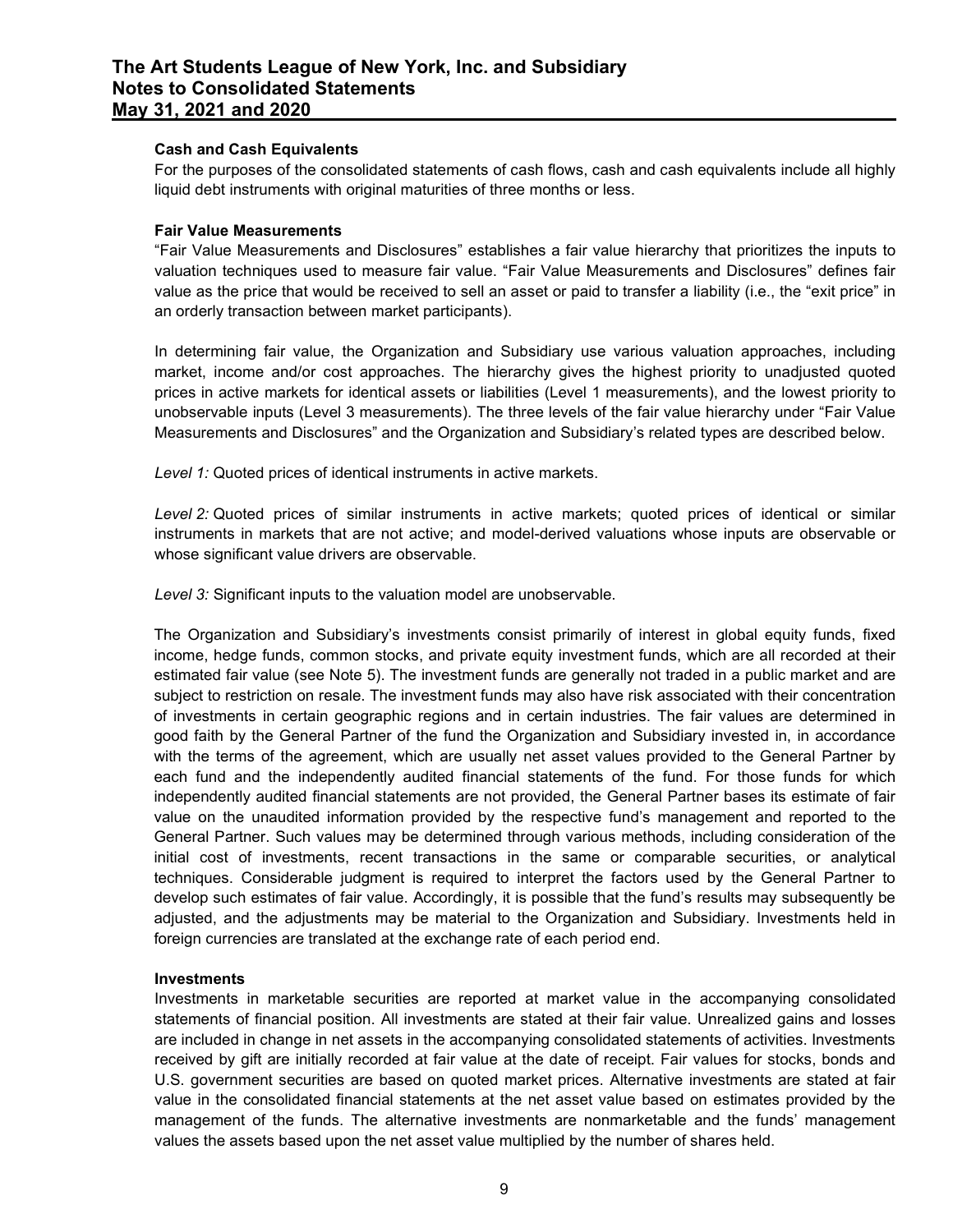The fair values assigned to these assets do not necessarily represent amounts that might be realized upon their ultimate disposition. The amount of gain or loss associated with these investments is reflected in the accompanying consolidated financial statements. Gains and losses on sales of investments are determined using the average cost method.

#### Inventory

The Organization and Subsidiary operate an art materials retail store for the benefit of its students. The art store's inventory consist of art supplies and books. Inventory is stated at net realizable value. Due to the impact of COVID-19, the Organization and Subsidiary closed its cafeteria operations in March 2020.

### Property and Equipment

Property and equipment acquired are recorded at cost. It is the Organization and Subsidiary's policy to capitalize expenditures for these items in excess of \$1,000. Lesser amounts are expensed. Building, equipment and furniture are being depreciated over the useful life of the related asset using the straight-line method. Donations of property and equipment are recorded as contributions at their estimated fair value. Such donations are reported as contributions without donor restrictions unless the donor has restricted the donated asset to a specific purpose. Assets donated with explicit restrictions regarding their use and contributions of cash that must be used to acquire property and equipment are reported as contributions with donor restriction. Absent donor stipulations regarding how long those donated assets must be maintained, the Organization and Subsidiary report expiration of donor restrictions when the donated or acquired assets are placed in service. The Organization and Subsidiary reclassify net assets with donor restrictions to net assets without donor restrictions at that time.

### Advertising Costs

Advertising costs are charged to operations when the advertising first takes place. Advertising expense for the years ended May 31, 2021 and 2020 was \$18,303 and \$38,915, respectively.

#### **Collections**

The collections consist of student and instructor works: drawings, paintings, prints, sculptures and mixed media assembled over the life of the Organization. The primary focus of the collection is to educate and engage students, instructors and visitors with art taught at the League, primarily through exhibitions. Works in the collections acquired either through purchase or donation are not capitalized. Purchases of collection items are recorded as decreases in net assets without donor restrictions if purchased with net assets without donor restrictions and as decreases in net assets with donor restrictions if purchased with donor restricted funds. Contributions of collection items are not recognized in the consolidated statements of activities. Proceeds from deaccessions or insurance recoveries are reflected in the consolidated statements of activities based on the absence or existence and nature of donor-imposed restrictions. There were no sales or deaccessions in fiscal years 2021 and 2020. Donations and acquisitions of artworks for inclusion in the collections are not required to be recognized since they are added to collections that are held for educational purposes and public exhibition in furtherance of the mission of the Organization rather than a financial gain; are protected, kept encumbered, cared for and preserved; and are subject to a policy that requires the use of proceeds from sales of collection items to be used to acquire other items for collections, the direct care of existing collections, or both.

#### **Estimates**

The preparation of consolidated financial statements in accordance with generally accepted accounting principles in the United States of America requires management to make estimates and assumptions that affect the reported amounts and disclosures in the consolidated financial statements. Significant estimates used in the preparation of these consolidated financial statements include depreciation and fair value of investments. Actual results could differ from those estimates.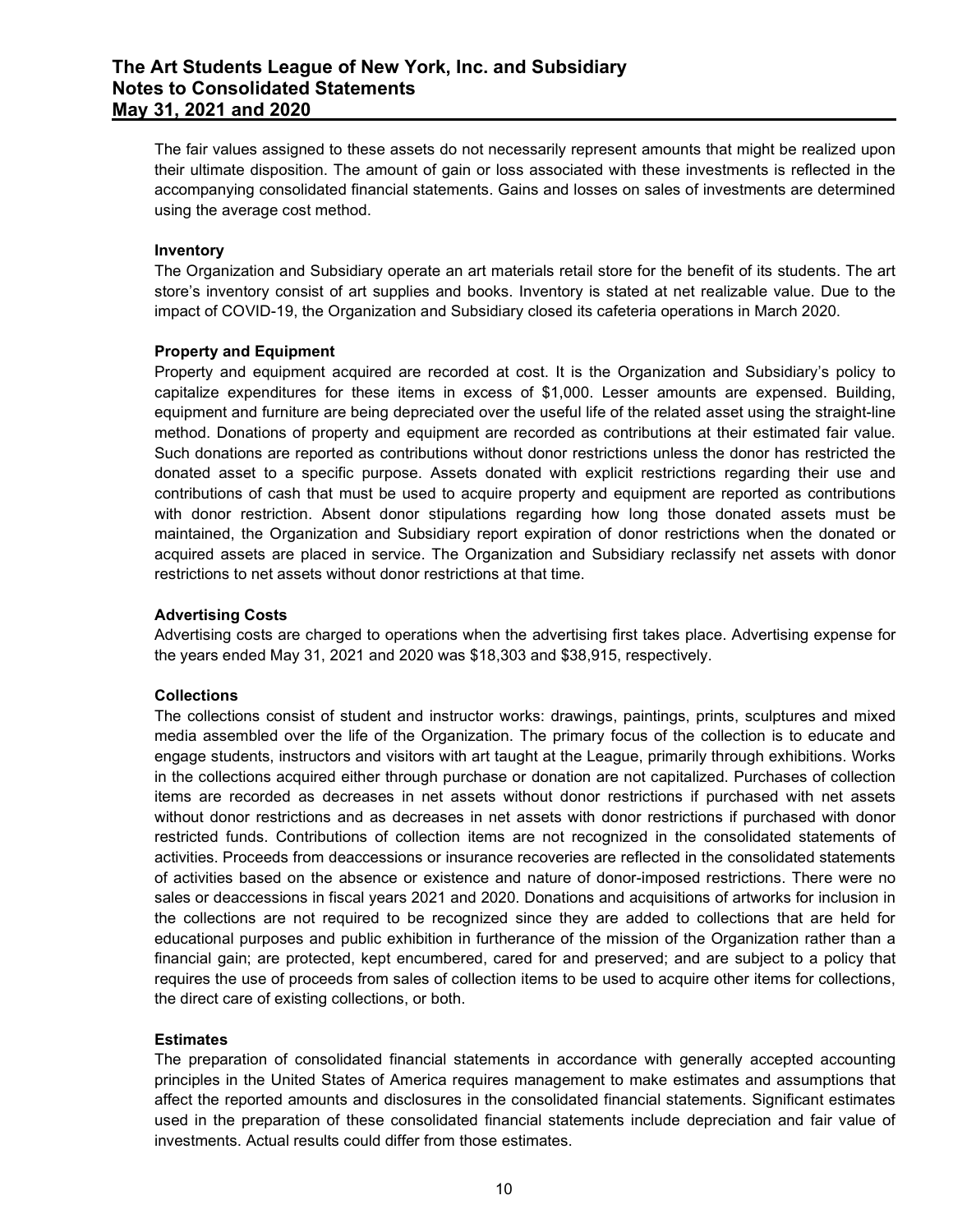### Tax Status and Uncertain Tax Positions

The Organization is exempt from federal income taxes under Section 501(c)(3) of the Internal Revenue Code and has been designated as an organization which is not a private foundation. The Subsidiary is exempt from federal income taxes under Section 501(c)(3) of the Internal Revenue Code and has been designated as an organization which is not a private foundation.

The Organization and Subsidiary believe that they have appropriate support for any tax positions taken, and as such, do not have any uncertain tax positions that are material to the consolidated financial statements. There are no income tax related penalties and interest included in the accompanying consolidated financial statements.

### Revenue and Support Recognition

Contributions and promises to give - Grants and contributions are recognized when cash is received or when the donor makes a promise to give to the Organization that is, in substance, unconditional. Grants and contributions that are restricted by the donor are reported as increases in net assets without donor restrictions if the restrictions expire in the fiscal year in which the contributions and grants are recognized. All other donor-restricted grants and contributions are reported as increases in net assets with donor restrictions. When a restriction expires, donor restricted net assets are reclassified to net assets without donor restrictions. The Organization uses the allowance method to determine uncollectible promises receivable. The allowance is based on prior years' experience and management's analysis of specific promises made. No allowances were deemed necessary on May 31, 2021 and 2020.

Revenue from contracts with customers - The Organization accounts for tuition income, dues and fees and store and cafeteria sales as exchange transactions in the consolidated statements of activities. Revenue from contracts with customers is treated as revenues without donor restrictions. Funds received in advance from customers for services that have not been performed have been recorded as contract liabilities and recorded as deferred revenue in the consolidated statements of financial position.

Other revenues are obtained from facility rental income, investment and other income. These revenues are used to offset program, management and general, and fundraising expenses. Revenue from these sources is recognized when earned. Certain investment income has been classified as with donor restrictions based on donor stipulations.

In determining the appropriate amount of revenue to be recognized as it fulfills its obligations under its agreements, the Organization performs the following steps (i) identify contracts with customers; (ii) identify performance obligations; (iii) determine the transaction price; (iv) allocation of the transaction price to the performance obligations; and (v) recognition of revenue when (or as) the Organization satisfies each performance obligation.

The following summarizes the Organization's performance obligations:

#### Tuition Income

Tuition income represents income received for customer participation in education programs. Fees for tuition services are set by the Organization and are set forth in the agreements with customers. Fees for tuition will vary based on program selection. Payments received in advance for education programs are recorded as deferred tuition income by the Organization. Advanced education payments are recorded as revenue when the education program is complete. Tuition is refundable under certain circumstances, such as cancellation of the program. The total yearly adjustment for refunded tuition is immaterial to the Organization. The Organization provides scholarships which are netted against the tuition income. Tuition income is recognized over a period of time, which is the length of the education program.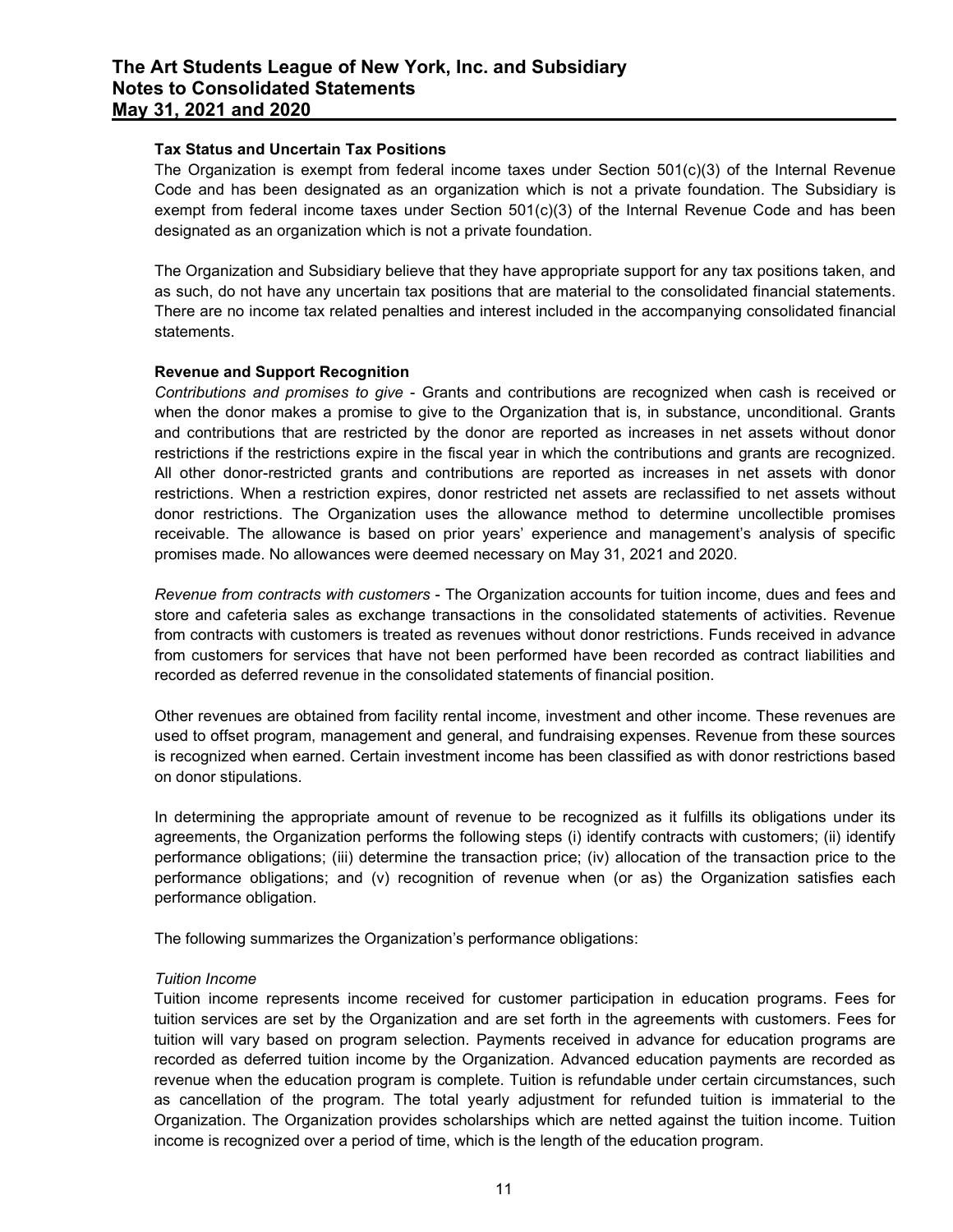#### Other Exchange Transactions

Dues and fees are recognized in the period to which the fees relate. Store and cafeteria sales are recognized in the period the sale takes place.

The timing of revenue recognition, billings and cash collections results in contract liabilities which are shown as deferred revenue, tuition credits and locker deposits on the consolidated statements of financial position. Contract liabilities as of May 31, 2021 and 2020 were \$783,899 and \$768,661, respectively.

The opening balances at June 1, 2019 for accounts receivable, deferred revenue, locker deposits and tuition credits were \$36,657, \$396,859, \$41,420, and \$283,300, respectively.

#### Reclassification

Certain amounts in the May 31, 2020 consolidated financial statements have been reclassified for comparative purposes to conform to the presentation in the May 31, 2021 consolidated financial statements.

#### 2. RESTRICTIONS AND DESIGNATIONS ON NET ASSETS

#### Net Assets Without Donor Restrictions

#### Board-Designated Net Assets

The Board established board-designated net assets, which are intended for renovation projects and building maintenance. Transfers of these funds can only occur with Board approval. The balance of boarddesignated net assets was \$50,645,659 and \$37,042,102 as of May 31, 2021 and 2020, respectively. Investment earnings are added to the balance of the board-designated net assets. Investment earnings during the years ended May 31, 2021 and 2020 were \$15,387,072 and \$696,265, respectively. During the years ended May 31, 2021 and 2020, the Board approved a transfer of \$1,783,515 and \$269,309, respectively, from this fund to cover property and equipment purchases.

### Net Assets With Donor Restrictions

The following net assets are restricted for the following purposes as of May 31:

|                                                                        | 2021         | 2020         |  |
|------------------------------------------------------------------------|--------------|--------------|--|
| Grants and contributions (subject to expenditure for specific purpose) |              |              |  |
| Scholarships                                                           | \$21,771,960 | \$14,791,910 |  |
| Accumulated investment gains on donor-designated endowments            | 6,886,685    | 2,697,480    |  |
| Acquisition of art work                                                | 1,325,334    | 839,511      |  |
| Building fund                                                          | 1,022,062    | 999,757      |  |
| Other programs                                                         | 661,627      | 928,017      |  |
|                                                                        | 31,667,668   | 20,256,675   |  |
| Donor-designated endowments (to be held in perpetuity)                 |              |              |  |
| Donor directed use of investment income                                |              |              |  |
| Scholarships                                                           | 8,622,508    | 8,622,508    |  |
| Other programs                                                         | 2,192,023    | 2,192,023    |  |
| <b>Building fund</b>                                                   | 807,239      | 807,239      |  |
|                                                                        | 11,621,770   | 11,621,770   |  |
|                                                                        | \$43,289,438 | \$31,878,445 |  |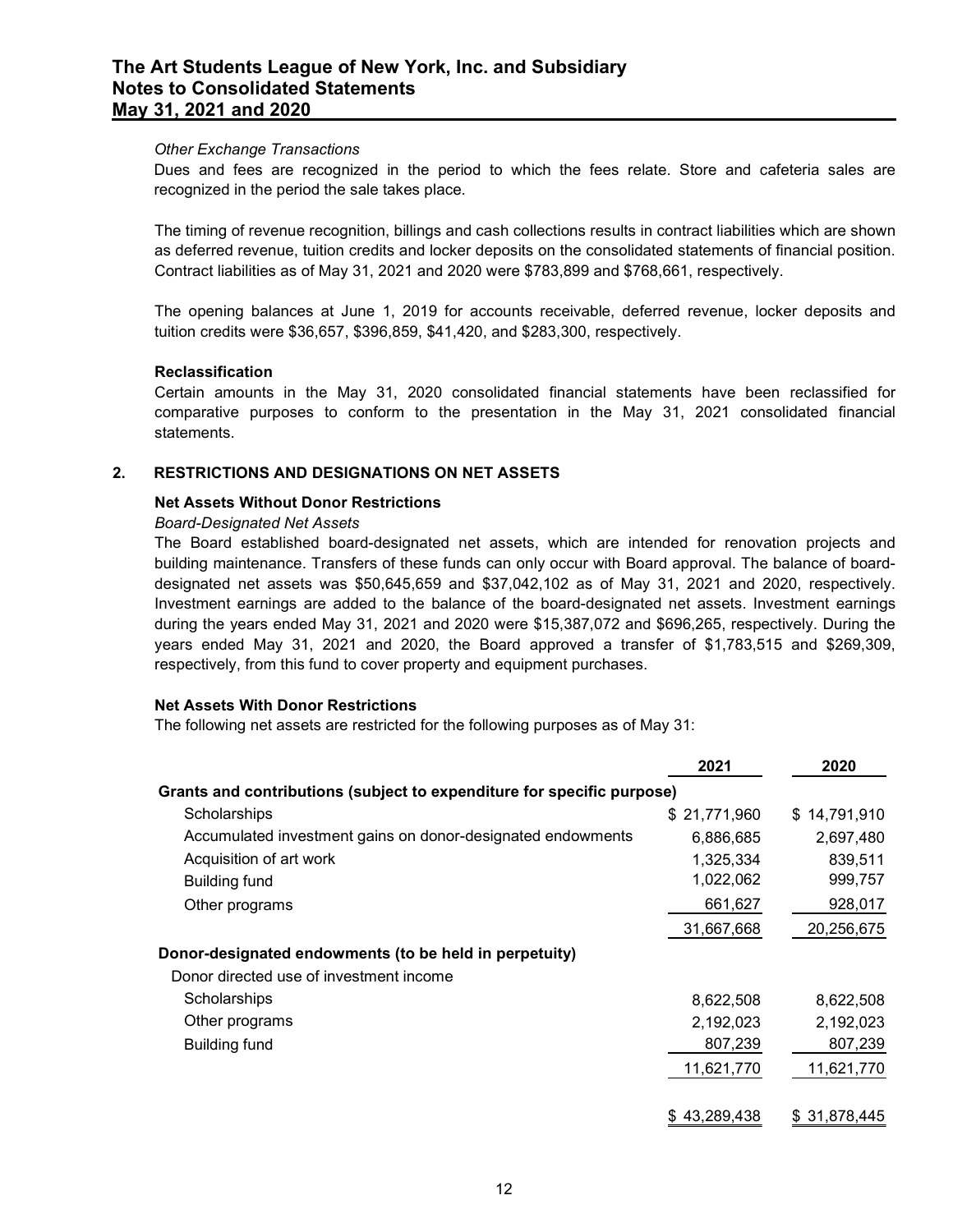Donor-designated endowments are net assets restricted by the donor in perpetuity, the investment income from which is with or without donor restriction. The Organization and Subsidiary's endowment consists of several restricted endowment funds established for specific purposes. As required by accounting principles generally accepted in the United States of America, net assets associated with endowment funds are classified and reported based on the existence or absence of donor-imposed restrictions.

| generally accepted in the United States of America, net assets associated with endowment funds are<br>classified and reported based on the existence or absence of donor-imposed restrictions.                                                                                                                                                                                                                                                                                                                                                                                                                                                                                                                                                                                                                                                                                                                                                                                                      |                           |                           |
|-----------------------------------------------------------------------------------------------------------------------------------------------------------------------------------------------------------------------------------------------------------------------------------------------------------------------------------------------------------------------------------------------------------------------------------------------------------------------------------------------------------------------------------------------------------------------------------------------------------------------------------------------------------------------------------------------------------------------------------------------------------------------------------------------------------------------------------------------------------------------------------------------------------------------------------------------------------------------------------------------------|---------------------------|---------------------------|
| The Board of Directors of the Organization and Subsidiary has interpreted the New York Prudent<br>Management of Institutional Funds Act ("NYPMIFA") as requiring the preservation of fair value of the<br>original gift as of the gift date of the donor-restricted endowment funds, absent explicit donor stipulations to<br>the contrary. As a result, the Organization and Subsidiary classify as net assets with donor restrictions (a)<br>the original value of gifts donated to the permanent endowment, (b) the original value of subsequent gifts to<br>the permanent endowment, and (c) accumulations and decrements to the permanent endowment made in<br>accordance with the direction of the applicable donor gift instrument. The remaining portion of the donor-<br>restricted endowment fund is classified as net assets with donor restrictions until those amounts are<br>appropriated for expenditure by the Organization and Subsidiary in a manner consistent with the standard |                           |                           |
|                                                                                                                                                                                                                                                                                                                                                                                                                                                                                                                                                                                                                                                                                                                                                                                                                                                                                                                                                                                                     |                           |                           |
| of prudence prescribed by NYPMIFA.<br>Changes in endowment assets are as follows for the years ended May 31, 2021 and 2020:                                                                                                                                                                                                                                                                                                                                                                                                                                                                                                                                                                                                                                                                                                                                                                                                                                                                         |                           |                           |
|                                                                                                                                                                                                                                                                                                                                                                                                                                                                                                                                                                                                                                                                                                                                                                                                                                                                                                                                                                                                     | 2021                      | 2020                      |
| Endowment net assets, beginning of year                                                                                                                                                                                                                                                                                                                                                                                                                                                                                                                                                                                                                                                                                                                                                                                                                                                                                                                                                             | \$14,319,250              | \$14,319,250              |
| Endowment policy distribution                                                                                                                                                                                                                                                                                                                                                                                                                                                                                                                                                                                                                                                                                                                                                                                                                                                                                                                                                                       | (638, 410)                | (220, 997)                |
| Endowment net investment income<br>Endowment net assets, end of year                                                                                                                                                                                                                                                                                                                                                                                                                                                                                                                                                                                                                                                                                                                                                                                                                                                                                                                                | 4,827,615<br>\$18,508,455 | 220,997<br>\$14,319,250   |
| Amount required to be maintained in perpetuity                                                                                                                                                                                                                                                                                                                                                                                                                                                                                                                                                                                                                                                                                                                                                                                                                                                                                                                                                      | \$11,621,770              | \$11,621,770              |
| Accumulated investment gains                                                                                                                                                                                                                                                                                                                                                                                                                                                                                                                                                                                                                                                                                                                                                                                                                                                                                                                                                                        | 6,886,685<br>\$18,508,455 | 2,697,480<br>\$14,319,250 |

- a) The duration and preservation of the fund;
- b) The purposes of the Organization and Subsidiary and the donor-restricted endowment fund;
- c) General economic conditions;
- d) The possible effect of inflation and deflation;
- e) The expected total return from income and the appreciation of investments;
- f) Other resources of the Organization and Subsidiary; and
- g) The investment policy of the Organization and Subsidiary.

#### Return Objectives and Risk Parameters

The Organization and Subsidiary have adopted an investment policy for endowment assets with the primary goal of maintaining the original value of the endowment principal, while providing funding to programs supported by its endowment. Under this policy, the endowment assets are invested in a manner that is intended to produce income and preserve principal while assuming a very low level of investment risk. Because the funds are invested in a manner in which principal preservation is permanent, the Organization and Subsidiary allow spending a percentage of current and accumulated income from the endowment.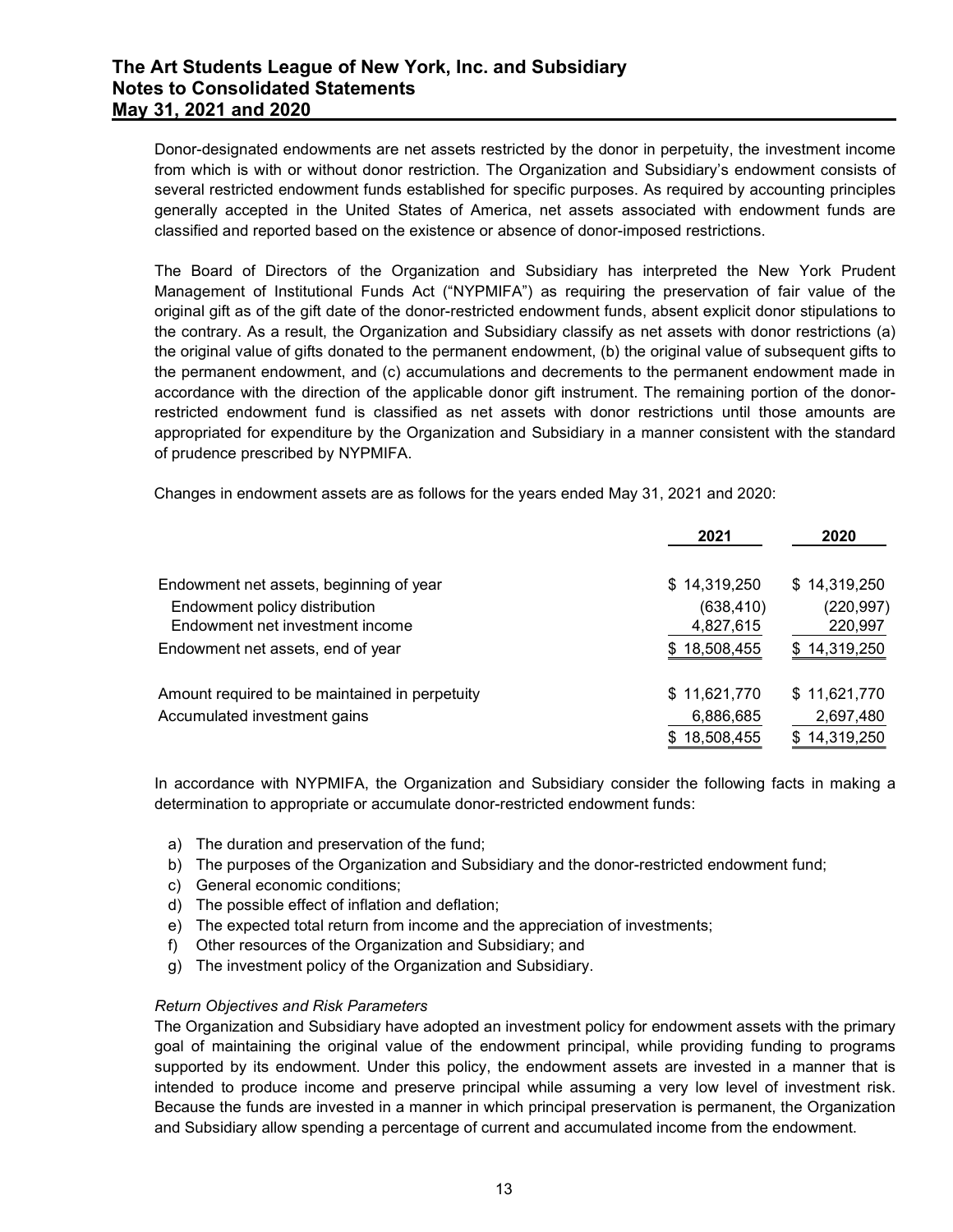### Endowment Spending Policy

The percentage allowed to be utilized towards the Organization's operations within the Organization's endowment spending policy is up to an amount equal to 5% of the portfolio's average market value over the prior 12 quarters. Any net excess investment earnings over the spending policy on donor-designated endowments are reflected within net assets with donor restrictions to be utilized in future periods and/or programs, with any losses reducing net assets with donor restrictions. Net excess investment income from endowment funds is reflected within net assets with donor restrictions as of May 31, 2021 and 2020.

### Strategies Employed for Achieving Objectives

## 3. FINANCIAL ASSETS AND LIQUIDITY RESOURCES

| orior 12 quarters. Any net excess investment earnings over the spending policy on donor-designated<br>endowments are reflected within net assets with donor restrictions to be utilized in future periods and/or<br>programs, with any losses reducing net assets with donor restrictions. Net excess investment income from                                                                                                                                                                                                      |   |           |    |           |
|-----------------------------------------------------------------------------------------------------------------------------------------------------------------------------------------------------------------------------------------------------------------------------------------------------------------------------------------------------------------------------------------------------------------------------------------------------------------------------------------------------------------------------------|---|-----------|----|-----------|
| endowment funds is reflected within net assets with donor restrictions as of May 31, 2021 and 2020.                                                                                                                                                                                                                                                                                                                                                                                                                               |   |           |    |           |
| <b>Strategies Employed for Achieving Objectives</b><br>To satisfy its return objectives, the Organization and Subsidiary rely on a total return strategy in which<br>nvestment returns are achieved through both capital appreciation (realized and unrealized) and current<br>yield (interest and dividends). The Organization and Subsidiary target a diversified asset allocation that<br>blaces a greater emphasis on equity-based investments to achieve its long-term return objectives within<br>prudent risk constraints. |   |           |    |           |
| FINANCIAL ASSETS AND LIQUIDITY RESOURCES                                                                                                                                                                                                                                                                                                                                                                                                                                                                                          |   |           |    |           |
| As of May 31, 2021 and 2020, financial assets and liquidity resources available within one year for general<br>expenditures, such as operating expenses, scheduled principal payments on debt, and capital construction<br>costs not financed with debt, were as follows:                                                                                                                                                                                                                                                         |   |           |    |           |
|                                                                                                                                                                                                                                                                                                                                                                                                                                                                                                                                   |   | 2021      |    | 2020      |
| <b>Financial assets</b>                                                                                                                                                                                                                                                                                                                                                                                                                                                                                                           |   |           |    |           |
| Cash and cash equivalents                                                                                                                                                                                                                                                                                                                                                                                                                                                                                                         | S | 6,260,463 | S. | 6,182,037 |
| Accounts receivable                                                                                                                                                                                                                                                                                                                                                                                                                                                                                                               |   | 95,727    |    | 60,536    |
|                                                                                                                                                                                                                                                                                                                                                                                                                                                                                                                                   |   | 6,356,190 |    | 6,242,573 |
| Liquidity resources<br>Unused line of credit                                                                                                                                                                                                                                                                                                                                                                                                                                                                                      |   | 3,000,000 |    |           |
| Total financial assets and liquidity resources                                                                                                                                                                                                                                                                                                                                                                                                                                                                                    |   |           |    |           |
| available within one year                                                                                                                                                                                                                                                                                                                                                                                                                                                                                                         |   |           |    |           |
|                                                                                                                                                                                                                                                                                                                                                                                                                                                                                                                                   |   | 9,356,190 | S. | 6,242,573 |

The Organization and Subsidiary generate revenue through education programs offering accessible, affordable, high quality education and instruction in painting, drawing, printmaking, sculpture (including welding and bronze casting) and assemblage. In addition, the Organization and Subsidiary have fundraising campaigns to fund operations and other projects. The Organization and Subsidiary have approximately \$23 million of undesignated investments and approximately \$51 million of board-designated net assets that could be used for general operating expenses upon approval by the Board of Directors.

### 4. CONCENTRATION OF CREDIT RISK

The Organization and Subsidiary maintain their cash and cash equivalents balances in two financial institutions. The balances are insured by the Federal Deposit Insurance Corporation up to \$250,000 per institution. As of May 31, 2021 and 2020, the Organization and Subsidiary's cash and cash equivalents uninsured balances totaled \$139,489 and \$570,866, respectively. The Organization and Subsidiary have not experienced any losses in these accounts, and do not believe they are exposed to any significant credit risk on cash and cash equivalents.

The Organization and Subsidiary's investment accounts are insured by the Securities Investor Protection Corporation ("SIPC") up to \$500,000 per customer. At May 31, 2021 and 2020, the Organization and Subsidiary's uninsured investment balances totaled \$122,653,798 and \$91,246,767, respectively.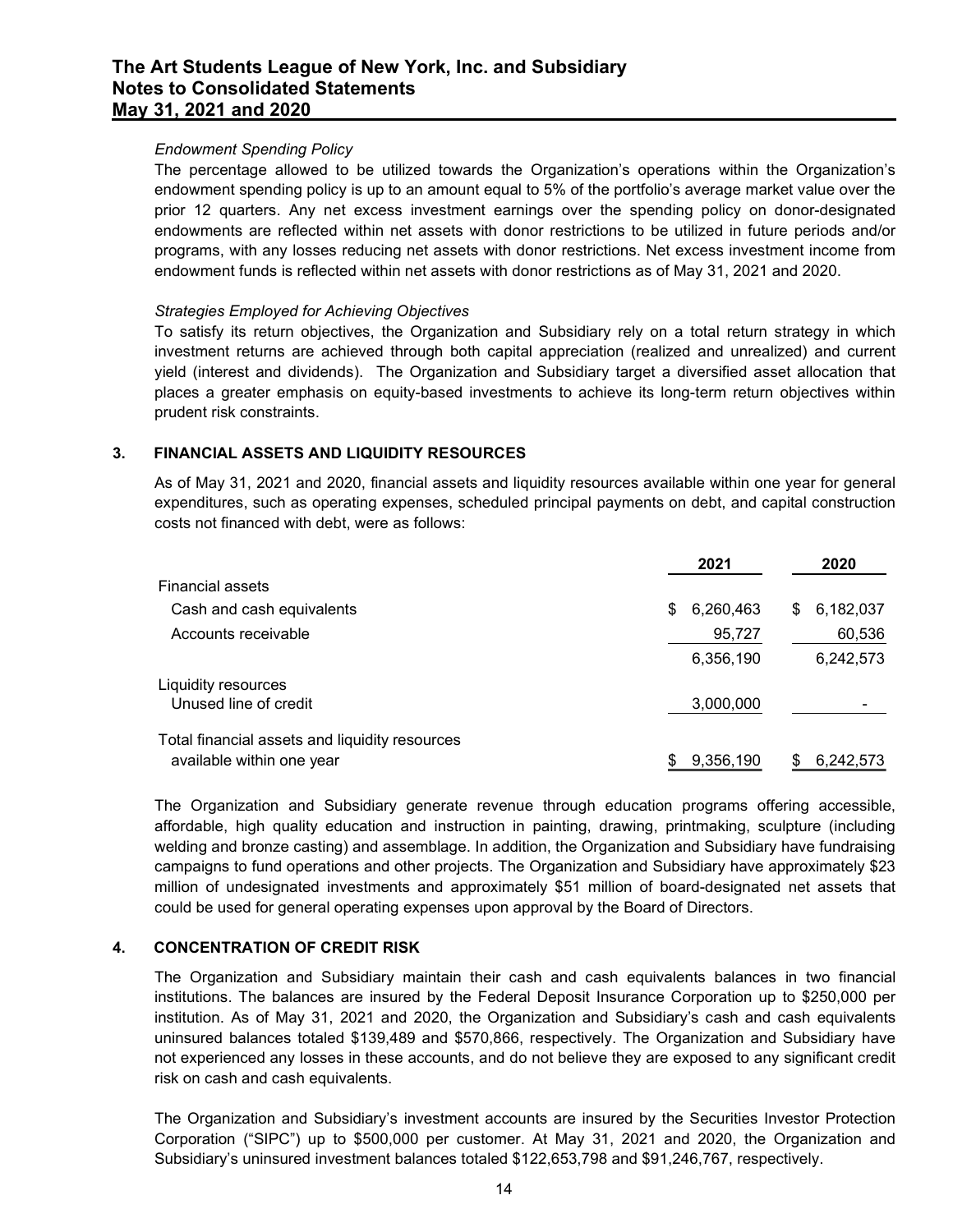### 5. FAIR VALUE OF INVESTMENTS

#### Fair Value Measured on Recurring Basis

| <b>FAIR VALUE OF INVESTMENTS</b>                                                                                                                                                                                                                      |                                      |                    |                   |                                        |                             |
|-------------------------------------------------------------------------------------------------------------------------------------------------------------------------------------------------------------------------------------------------------|--------------------------------------|--------------------|-------------------|----------------------------------------|-----------------------------|
| <b>Fair Value Measured on Recurring Basis</b><br>The following tables summarize the assets which have been accounted for at fair value on a recurring basis<br>as of May 31, 2021 and 2020, along with the basis for the determination of fair value. |                                      |                    |                   |                                        |                             |
| There were no changes in investment leveling methodology for the years ended May 31, 2021 and 2020.<br>There were no transfers, purchases or issuances of level 3 investments during the years ended May 31,<br>2021 or 2020.                         |                                      |                    |                   |                                        |                             |
| Investments consist of the following as of May 31, 2021:                                                                                                                                                                                              |                                      |                    | <b>Fair Value</b> |                                        | <b>NAV</b>                  |
|                                                                                                                                                                                                                                                       | Level 1                              | Level <sub>2</sub> | Level 3           | <b>Total</b>                           |                             |
| Global equity funds<br><b>Emerging markets</b><br>Common stocks                                                                                                                                                                                       | 15,966,555<br>4,709,610<br>6,915,543 | \$                 |                   | 15,966,555<br>4,709,610<br>6,915,543   |                             |
| Investments measured at net asset value (1)                                                                                                                                                                                                           | 27,591,708                           | \$                 |                   | 27,591,708<br><b>Total investments</b> | 89,806,216<br>\$117,397,924 |
| Investments consist of the following as of May 31, 2020:                                                                                                                                                                                              |                                      |                    |                   |                                        |                             |
|                                                                                                                                                                                                                                                       |                                      |                    | <b>Fair Value</b> |                                        | <b>NAV</b>                  |
|                                                                                                                                                                                                                                                       |                                      |                    |                   |                                        |                             |

| Global equity funds                                                                                            | 15,966,555   | \$  |         | \$                |                          | 15,966,555<br>\$  |                   |
|----------------------------------------------------------------------------------------------------------------|--------------|-----|---------|-------------------|--------------------------|-------------------|-------------------|
| Emerging markets                                                                                               | 4,709,610    |     |         |                   |                          | 4,709,610         |                   |
| Common stocks                                                                                                  | 6,915,543    |     |         |                   |                          | 6,915,543         |                   |
|                                                                                                                | 27,591,708   | \$  |         | S                 | $\overline{\phantom{a}}$ | 27,591,708<br>\$  |                   |
| Investments measured at net asset value (1)                                                                    |              |     |         |                   |                          |                   | 89,806,216        |
|                                                                                                                |              |     |         |                   |                          | Total investments | \$117,397,924     |
|                                                                                                                |              |     |         |                   |                          |                   |                   |
| Investments consist of the following as of May 31, 2020:                                                       |              |     |         |                   |                          |                   |                   |
|                                                                                                                |              |     |         | <b>Fair Value</b> |                          |                   | <b>NAV</b>        |
|                                                                                                                | Level 1      |     | Level 2 |                   | Level 3                  | <b>Total</b>      |                   |
| Global equity funds                                                                                            | \$12,397,357 | \$  |         | S.                |                          | 12,397,357        |                   |
| Emerging markets                                                                                               | 2,175,856    |     |         |                   |                          | 2,175,856         |                   |
| Common stocks                                                                                                  | 4,816,676    |     |         |                   |                          | 4,816,676         |                   |
|                                                                                                                | 19,389,889   | \$. |         | \$                |                          | 19,389,889        |                   |
| Investments measured at net asset value (1)                                                                    |              |     |         |                   |                          |                   | 67,103,750        |
|                                                                                                                |              |     |         |                   |                          | Total investments | 86,493,639<br>\$. |
|                                                                                                                |              |     |         |                   |                          |                   |                   |
| (1) In accordance with subtopic 820-10, certain investments that were measured at net asset value per          |              |     |         |                   |                          |                   |                   |
| share (or its equivalent) have not been classified in the fair value hierarchy. The fair value amounts in this |              |     |         |                   |                          |                   |                   |
| table are intended to permit reconciliation of the fair value hierarchy to the line items presented in the     |              |     |         |                   |                          |                   |                   |
|                                                                                                                |              |     |         |                   |                          |                   |                   |

(1) In accordance with subtopic 820-10, certain investments that were measured at net asset value per share (or its equivalent) have not been classified in the fair value hierarchy. The fair value amounts in this table are intended to permit reconciliation of the fair value hierarchy to the line items presented in the consolidated statements of financial position.

The following table lists investments measured using the practical expedient by class and investment strategy as well as the unfunded commitments, redemption frequency and notice period for investments in entities that calculate fair value using net asset value per share or its equivalent: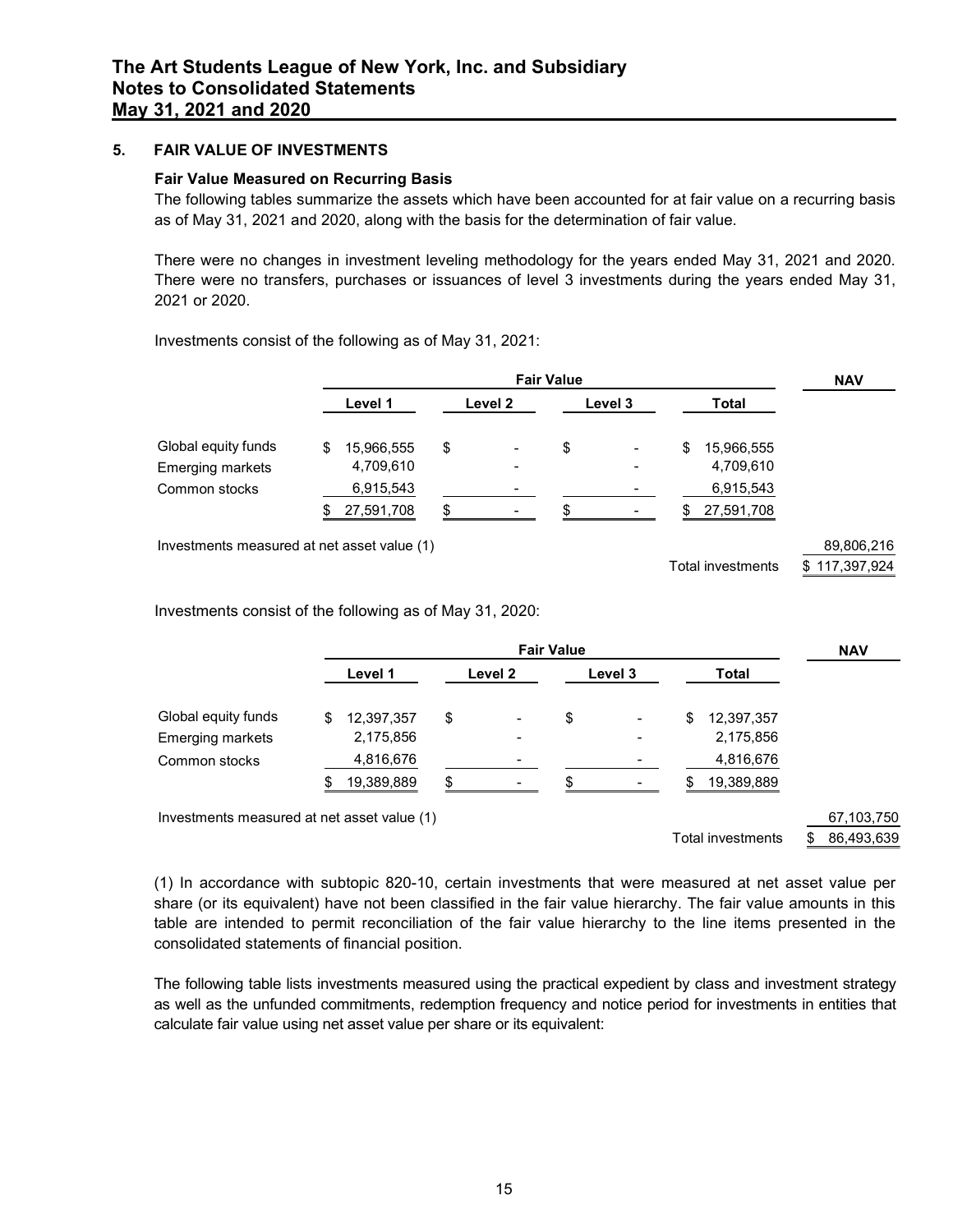| Art Students League of New York, Inc. and Subsidiary |                |              |                          |                              |                         |                      |
|------------------------------------------------------|----------------|--------------|--------------------------|------------------------------|-------------------------|----------------------|
|                                                      |                |              |                          |                              |                         |                      |
| <b>is to Consolidated Statements</b>                 |                |              |                          |                              |                         |                      |
|                                                      |                |              |                          |                              |                         |                      |
| 31, 2021 and 2020                                    |                |              |                          |                              |                         |                      |
|                                                      |                |              |                          |                              |                         |                      |
|                                                      |                | 2021         | 2020                     | <b>Unfunded</b>              | Redemption              | Redemption           |
|                                                      |                |              |                          |                              |                         |                      |
|                                                      |                |              |                          |                              |                         |                      |
| <b>Strategies</b>                                    | # of Funds     | Valuation    | Valuation                | <b>Commitments</b>           | Frequency               | <b>Notice Period</b> |
|                                                      |                |              |                          |                              |                         |                      |
| Large capital equity (a)                             | $\overline{2}$ | \$15,003,189 | 10,223,501 \$<br>\$      | $\overline{\phantom{a}}$     | Monthly-Quarterly       | 30-45 days           |
| Small capital equity (a)                             |                | 4,663,144    |                          | $\overline{\phantom{a}}$     |                         |                      |
|                                                      |                |              | 2,390,313                |                              | Quarterly               | 45 days              |
| International developed equity (a)                   | 6              | 30,845,050   | 21,367,939               | $\overline{\phantom{a}}$     | Monthly - Annually      | 10-180 days          |
| Emerging markets (b)                                 | $\overline{2}$ | 7,394,690    | 3,538,360                |                              | Monthly - Annually      | 15-60 days           |
| Aggregate fixed income (c)                           |                | 8,537,329    | 7,543,202                | $\overline{\phantom{a}}$     | Monthly                 | 5 days               |
| High yield (d)                                       |                | 3,228,210    | 2,816,474                | $\overline{\phantom{a}}$     | Monthly                 | 45 days              |
| Global bonds (d)                                     |                | 4,004,531    | 4,914,617                | $\overline{\phantom{a}}$     | Bimonthly               | 5 days               |
| Hedge funds (e)                                      | Δ              | 14,353,442   | 14,091,244               | $\overline{\phantom{a}}$     | Quarterly - Triennially | 60 days-6 months     |
|                                                      | $\overline{7}$ | 1,776,631    |                          |                              | <b>Illiquid</b>         | Not applicable       |
| Private assets (f)                                   |                | 89,806,216   | 218,100<br>\$ 67,103,750 | 4,437,831<br>4,437,831<br>\$ |                         |                      |

- a) Equities are actively managed funds that invest in stocks and other securities issued by companies in domestic and foreign markets. Investments are held within a commingled trust or limited partnership structure.
- b) Emerging market funds include a commingled fund that invests in a diversified portfolio of equity securities of companies incorporated in emerging markets.
- c) The aggregate fixed income strategy seeks attractive total returns from income and price appreciation by investing in a diversified portfolio of multi-currency debt issued by government and non-government issuers.
- d) High yield and global bonds are opportunity classes that can produce superior returns and diverse sources of alpha for a bond portfolio.
- e) Hedge funds are actively managed funds and fund-of-funds employing a variety of strategies, including not limited to multi-strategy, absolute return, long/short arbitrage, event-driven, distressed debt and credit. Hedge funds have the ability to invest long and short, shift from a net long position to a net short position, apply leverage, invest in derivatives and invest in the debt or equity of public and private companies in domestic and foreign markets.
- f) Private assets are actively managed funds and fund-of-funds that invest in private and public companies through a variety of strategies including, but not limited to early and late stage venture capital, leveraged buy-outs, distressed assets, special situations and credit strategies. These investments are generally not redeemable from the fund manager. Instead, distributions are received throughout the liquidation of the underlying assets of the fund.

#### Investment Income, Net

|     | u) Thigh yiciu anu gibbai bonus are opportunity classes that can proudee superior returns and urverse sources<br>of alpha for a bond portfolio.                                                                                                                                                                                                                                                                                                                                          |              |                |
|-----|------------------------------------------------------------------------------------------------------------------------------------------------------------------------------------------------------------------------------------------------------------------------------------------------------------------------------------------------------------------------------------------------------------------------------------------------------------------------------------------|--------------|----------------|
| e). | Hedge funds are actively managed funds and fund-of-funds employing a variety of strategies, including not<br>limited to multi-strategy, absolute return, long/short arbitrage, event-driven, distressed debt and credit.<br>Hedge funds have the ability to invest long and short, shift from a net long position to a net short position,<br>apply leverage, invest in derivatives and invest in the debt or equity of public and private companies in<br>domestic and foreign markets. |              |                |
|     | Private assets are actively managed funds and fund-of-funds that invest in private and public companies<br>through a variety of strategies including, but not limited to early and late stage venture capital, leveraged<br>buy-outs, distressed assets, special situations and credit strategies. These investments are generally not                                                                                                                                                   |              |                |
|     | redeemable from the fund manager. Instead, distributions are received throughout the liquidation of the<br>underlying assets of the fund.                                                                                                                                                                                                                                                                                                                                                |              |                |
|     | <b>Investment Income, Net</b><br>Investment income, net consists of the following for the years ended May 31:                                                                                                                                                                                                                                                                                                                                                                            |              |                |
|     |                                                                                                                                                                                                                                                                                                                                                                                                                                                                                          | 2021         | 2020           |
|     | Unrealized gain (loss) on investments                                                                                                                                                                                                                                                                                                                                                                                                                                                    | \$25,306,512 | \$(10,391,911) |
|     | Realized gain on sale of investments                                                                                                                                                                                                                                                                                                                                                                                                                                                     | 7,348,480    | 10,251,929     |
|     | Interest and dividend income                                                                                                                                                                                                                                                                                                                                                                                                                                                             | 3,891,274    | 2,040,212      |
|     | Investment fees                                                                                                                                                                                                                                                                                                                                                                                                                                                                          | (617, 316)   | (185, 261)     |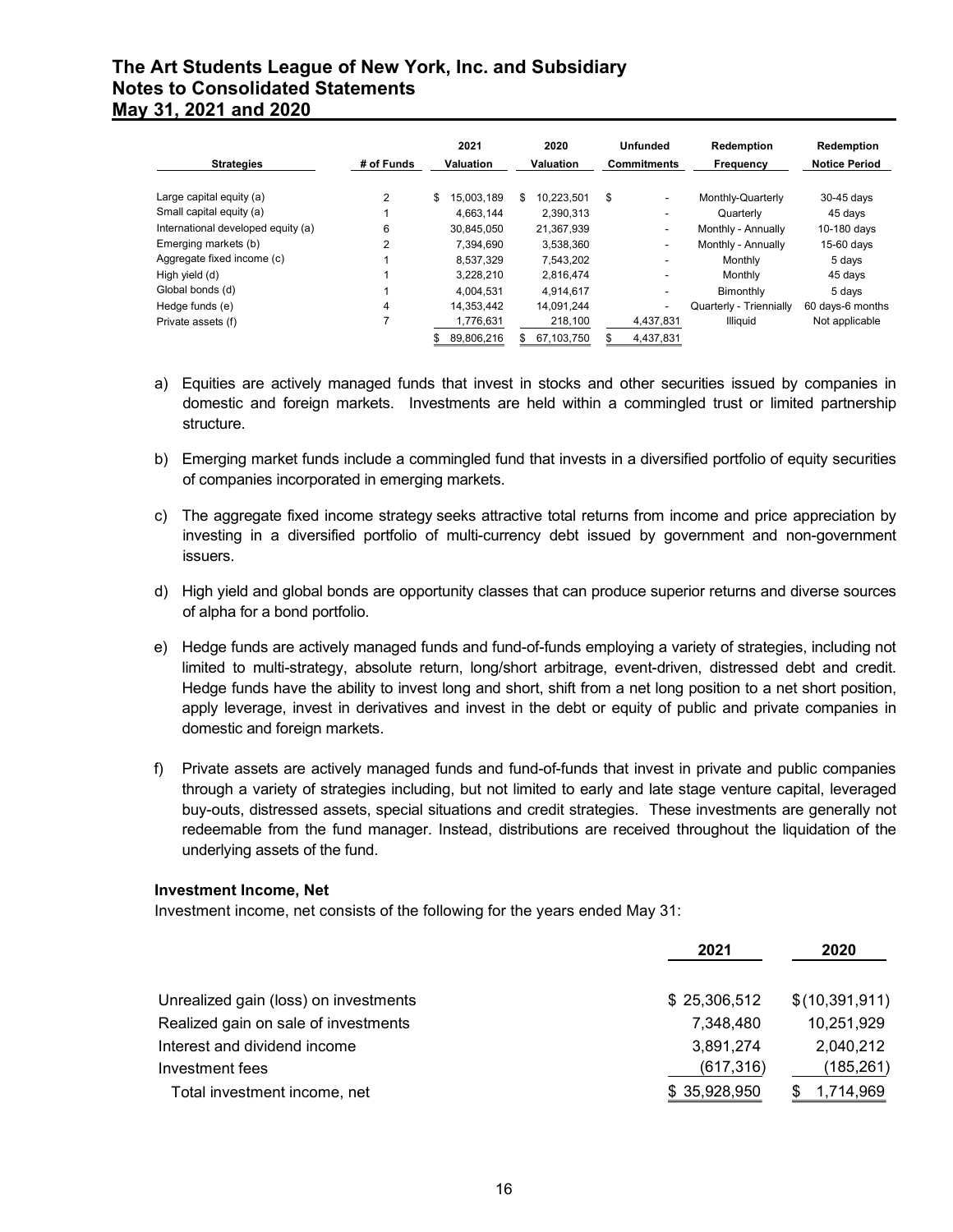### 6. PROPERTY AND EQUIPMENT

| 31, 2021 and 2020<br><b>PROPERTY AND EQUIPMENT</b>         |            |               |                 |  |  |  |
|------------------------------------------------------------|------------|---------------|-----------------|--|--|--|
| Property and equipment consist of the following at May 31: |            |               |                 |  |  |  |
|                                                            |            |               |                 |  |  |  |
| <b>Description</b>                                         | Life/Years | 2021          | 2020            |  |  |  |
|                                                            |            |               |                 |  |  |  |
| Building and improvements                                  | 20-30      | \$10,813,968  | 9,945,638<br>\$ |  |  |  |
| Equipment and furniture                                    | $3 - 10$   | 2,321,594     | 2,467,085       |  |  |  |
| Land                                                       | N/A        | 200,000       | 200,000         |  |  |  |
| Land improvements                                          | 25         | 678,827       | 678,827         |  |  |  |
|                                                            |            | 14,014,389    | 13,291,550      |  |  |  |
|                                                            | N/A        | 513,749       | 124,368         |  |  |  |
| Construction in progress<br>Less: Accumulated depreciation |            | (8, 132, 005) | (8,077,711)     |  |  |  |

Construction in progress consists of costs incurred in relation to capital renovations. Since the projects were not completed on May 31, 2021 and 2020, respectively, the costs have not been depreciated.

### 7. COMMITMENTS AND CONTINGENCIES

- a) Government supported programs are subject to audit by the granting agency.
- b) The Organization and Subsidiary obtained a Temporary Certificate of Occupancy during the year ended May 31, 2020. The initial Temporary Certificate of Occupancy was obtained on May 3, 2018 and has been renewed with a current expiration date of November 18, 2021. The Organization is in a process of extending the Temporary Certificate of Occupancy. Each temporary certificate is valid for 90 days. The permanent Certificate of Occupancy will not be available until the exterior work is completed including the scaffolding, sidewalk shed and construction fence.
- c) The Organization has received two payable-on-death contributions in prior years totaling \$1,571,857 which bypassed the probate process. Liabilities of \$1,016,851 and \$1,571,851 were shown as of May 31, 2021 and 2020, respectively. As there may be a legal obligation if the wills are probated, the amounts have been reflected as liabilities within the consolidated statements of financial position. During the year ended May 31, 2021, one of these has been recorded as revenue of \$555,000 as the estate has been finalized.
- d) During the year ended May 31, 2021, the Organization obtained a 12-month revolving line of credit with a financial institution with a maximum availability of \$3,000,000, bearing interest at the 1 Month LIBOR + 1.27%. The line of credit is collateralized by Organization's investments held by the financial institution. There were no borrowings during the year ended May 31, 2021.
- e) The Organization has committed to invest additional funds of up to \$4,437,831 in private equity funds.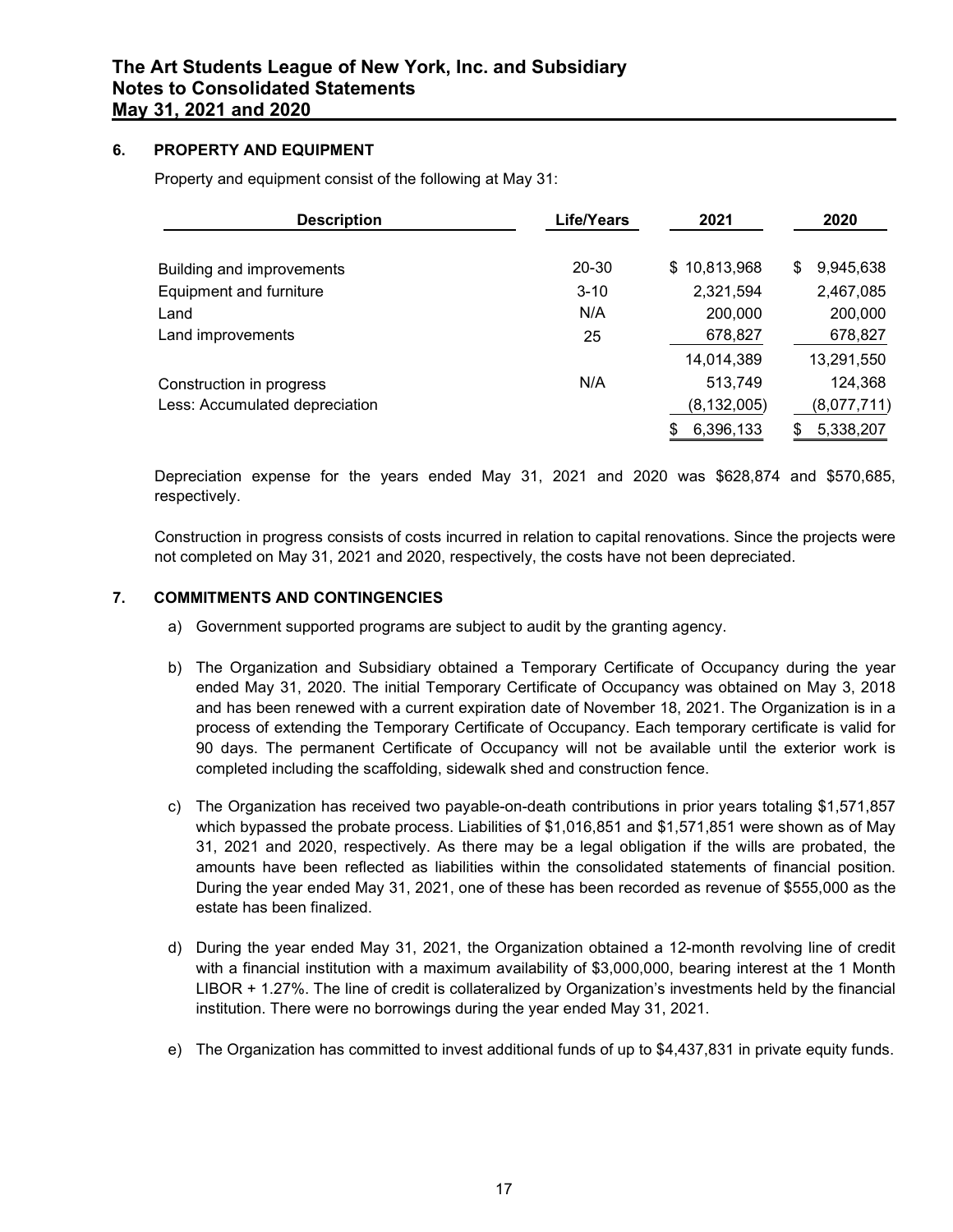### 8. CONCENTRATION OF CONTRIBUTIONS

The Organization and Subsidiary received approximately 69% of the total contributions from two estates for the year ended May 31, 2021.

### 9. EMPLOYEE BENEFIT PLAN

The Organization and Subsidiary have a 401(k) salary deferral plan. The plan covers full-time employees. Under the plan, the Organization and Subsidiary may make a contribution to the employee plan on a discretionary basis. Employees may make contributions to the plan up to the maximum amounts allowed by the Internal Revenue Code. During the year ended May 31, 2020, the Organization and Subsidiary contributed \$85,375. Due to COVID-19, the Organization and Subsidiary paused its 401(k) match to employees.

### 10. FUNCTIONAL ALLOCATION OF EXPENSES

The cost of providing the various programs and supporting services has been summarized on a functional basis in the consolidated statements of activities and detailed within the consolidated statements of functional expenses. Certain costs have been allocated among the program and supporting services based on analysis of personnel time and utilization of related activities if there is not a direct association to one of the functional categories. Management and general expense include those expenses that are not directly identifiable with any specific function but provide for the overall support and direction of the Organization and Subsidiary. The expenses that are allocated include utilities and depreciation, which are allocated on a square footage basis, as well as salaries, employee benefits, payroll taxes, office expenses, and insurance, which are allocated on the basis of estimates of time and effort.

### 11. PAYCHECK PROTECTION PROGRAM

On April 6, 2020, the Organization issued an unsecured promissory note (the "PPP1 Loan") for \$1,407,150 through programs established through the Paycheck Protection Program ("PPP") under the CARES Act (the "Loans") and administered by the U.S Small Business Administration (the "SBA"). The PPP1 Loan was guaranteed by the SBA. On April 7, 2021, the Organization was informed that its application for forgiveness of \$1,407,150 of the PPP1 Loan was approved. Accordingly, the Organization recorded it as forgiveness of debt, of which \$1,013,173 relates to expenses incurred during the year ended May 31, 2020, which is shown as non-operating activities in the accompanying consolidated statements of activities with the remaining balance of \$393,977 shown within operating activities.

On March 26, 2021, the Organization issued an unsecured promissory note (the "PPP2 Loan") for \$1,183,000 through the PPP established under the Consolidated Appropriations Act of 2021, and administered by the SBA. The PPP2 Loan is guaranteed by the SBA. The PPP2 Loan may be forgiven, in whole or in part, if the Organization was eligible for the PPP2 Loan at the time of application, used the loan proceeds for eligible expenses within the defined 24-week period after the PPP2 Loan was disbursed ("Covered Period"), and otherwise satisfied PPP requirements. The PPP2 Loan was made through Chase bank (the "Lender"), has a five-year term, bears interest at 0.98% per annum, and matures on March 26, 2026.

Subsequent to May 31, 2021, the Organization was informed that its application for forgiveness of \$1,183,000 of the PPP2 Loan was approved. Accordingly, the Organization will record it as forgiveness of debt during the year ending May 31, 2022.